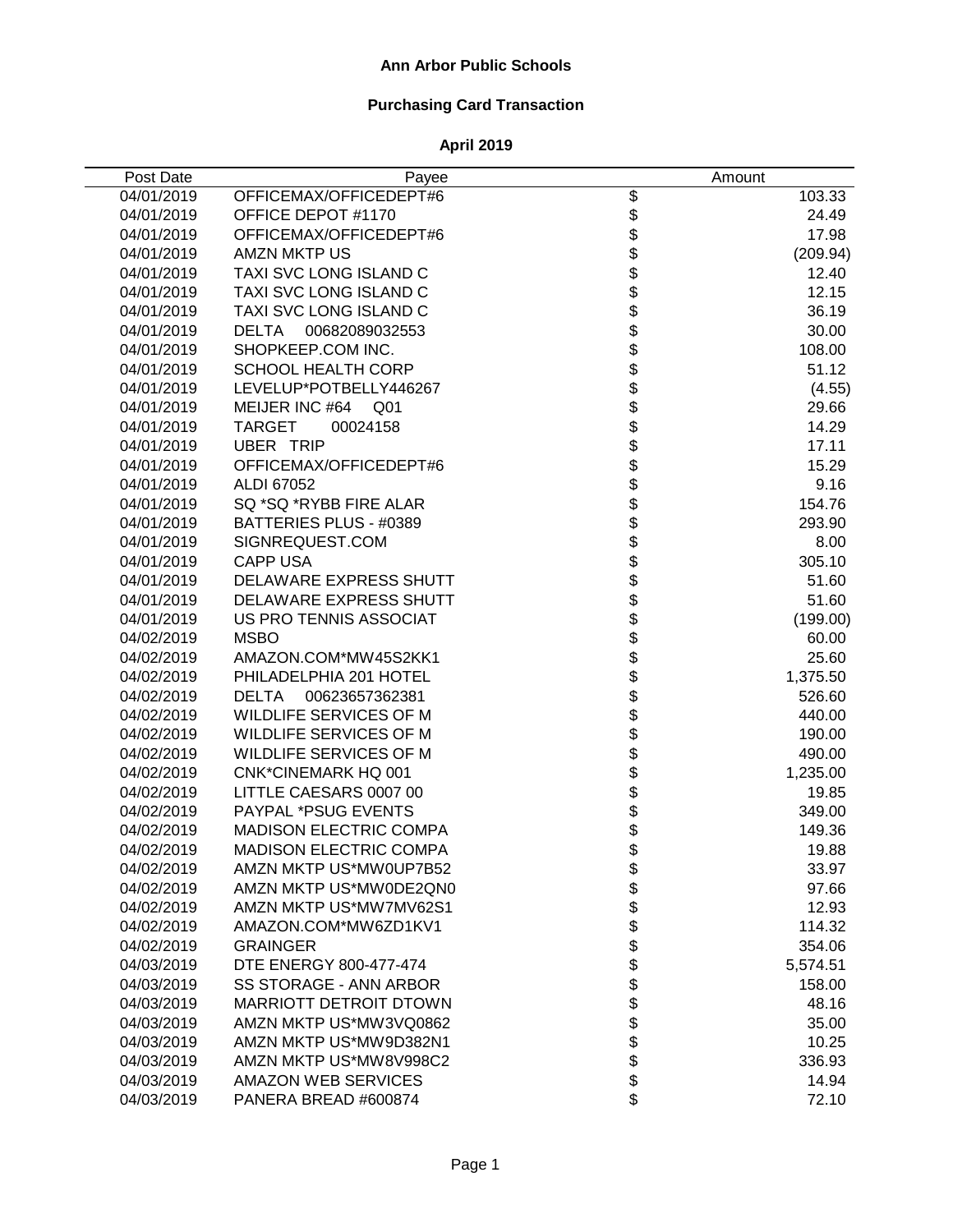| 04/03/2019 | KROGER #688                   | \$                                                                         | 22.98  |
|------------|-------------------------------|----------------------------------------------------------------------------|--------|
| 04/03/2019 | <b>INDEED</b>                 |                                                                            | 95.00  |
| 04/03/2019 | <b>COURTYARD BY MARRIOTT</b>  |                                                                            | 527.56 |
| 04/03/2019 | <b>NSPRA</b>                  |                                                                            | 95.00  |
| 04/03/2019 | UBER TRIP                     |                                                                            | 16.64  |
| 04/03/2019 | PAYPAL *ZBEYMAN               |                                                                            | 25.65  |
| 04/03/2019 | AMZN MKTP US*MW4LG36Y0        |                                                                            | 40.07  |
| 04/03/2019 | PHYSICAL EDUCATION EQU        |                                                                            | 24.13  |
| 04/03/2019 | <b>BSN SPORTS LLC</b>         |                                                                            | 55.00  |
| 04/03/2019 | <b>MADISON ELECTRIC COMPA</b> |                                                                            | 111.53 |
| 04/03/2019 | <b>MADISON ELECTRIC COMPA</b> |                                                                            | 547.38 |
| 04/03/2019 | <b>MADISON ELECTRIC COMPA</b> |                                                                            | 30.86  |
| 04/03/2019 | AMZN MKTP US*MW9EU92F1        |                                                                            | 38.62  |
| 04/03/2019 | ZACHARY-JONES.COM             |                                                                            | 14.95  |
| 04/03/2019 | <b>BUREAUEDUCA</b>            |                                                                            | 139.00 |
| 04/03/2019 | AMZN MKTP US*MW6992QM2        |                                                                            | 5.35   |
| 04/03/2019 | <b>FLUENCY MATTERS</b>        |                                                                            | 155.00 |
| 04/03/2019 | AMZN MKTP US*MW6MP0KE1        |                                                                            | 9.99   |
| 04/03/2019 | MI MUSEUM ADMISSIONS          |                                                                            | 136.00 |
| 04/03/2019 | <b>ROVIN CERAMICS</b>         |                                                                            | 480.00 |
| 04/03/2019 | <b>GRAINGER</b>               |                                                                            | 34.92  |
| 04/03/2019 | <b>CAPP USA</b>               | \$\$\$\$\$\$\$\$\$\$\$\$\$\$\$\$\$\$\$\$\$\$\$\$\$\$\$\$\$\$\$\$\$\$\$\$\$ | 159.48 |
| 04/03/2019 | <b>CARPENTER BROS HAR</b>     |                                                                            | 19.99  |
| 04/03/2019 | DELAWARE EXPRESS SHUTT        |                                                                            | 28.00  |
| 04/03/2019 | AMZN MKTP US*MW6WF2QX2        |                                                                            | 102.90 |
| 04/03/2019 | <b>IBT IIS FINGERPRINT CO</b> |                                                                            | 63.00  |
| 04/03/2019 | <b>CRAIGSLIST.ORG</b>         |                                                                            | 20.00  |
| 04/04/2019 | <b>MO P S CHICKEN AND FIS</b> |                                                                            | 556.50 |
| 04/04/2019 | CVS/PHARMACY #08088           |                                                                            | 505.95 |
| 04/04/2019 | MICHIGAN AFTER SCHOOL         |                                                                            | 100.00 |
| 04/04/2019 | MICHIGAN AFTER SCHOOL         |                                                                            | 100.00 |
| 04/04/2019 | MICHIGAN AFTER SCHOOL         |                                                                            | 100.00 |
| 04/04/2019 | <b>DEMCO INC</b>              | \$\$\$\$                                                                   | 132.43 |
| 04/04/2019 | AMAZON.COM*MW66A76T2          |                                                                            | 184.68 |
| 04/04/2019 | AMZN MKTP US*MW44K8Q22        |                                                                            | 76.01  |
| 04/04/2019 | AMZN MKTP US*MW8HZ2781        |                                                                            | 649.50 |
| 04/04/2019 | SSI*SCHOOL SPECIALTY          | \$                                                                         | 154.64 |
| 04/04/2019 | SQU*SQ *SWEETWATERS CO        |                                                                            | 21.85  |
| 04/04/2019 | <b>RAINBOW RESOURCE CENTE</b> |                                                                            | 141.00 |
| 04/04/2019 | <b>EXPANDING EXPRESSION</b>   |                                                                            | 284.00 |
| 04/04/2019 | <b>ZIPPY AUTO WASH</b>        |                                                                            | 8.00   |
| 04/04/2019 | <b>WESTIN (WESTIN HOTELS)</b> |                                                                            | 748.36 |
| 04/04/2019 | <b>HAYNEEDLE</b>              |                                                                            | 444.58 |
| 04/04/2019 | <b>DOLLAR BILL COPYING</b>    |                                                                            | 167.55 |
| 04/04/2019 | <b>GROSS ELECTRIC INC AA</b>  | <b>88888888888</b>                                                         | 238.65 |
| 04/04/2019 | SSI*SCHOOL SPECIALTY          |                                                                            | 31.72  |
| 04/04/2019 | SQUARE *SQ *SCRAP BOX         |                                                                            | 31.80  |
| 04/04/2019 | SQUARE *SQ *SCRAP BOX         |                                                                            | 8.50   |
| 04/04/2019 | SQUARE *SQ *SCRAP BOX         | \$                                                                         | 83.40  |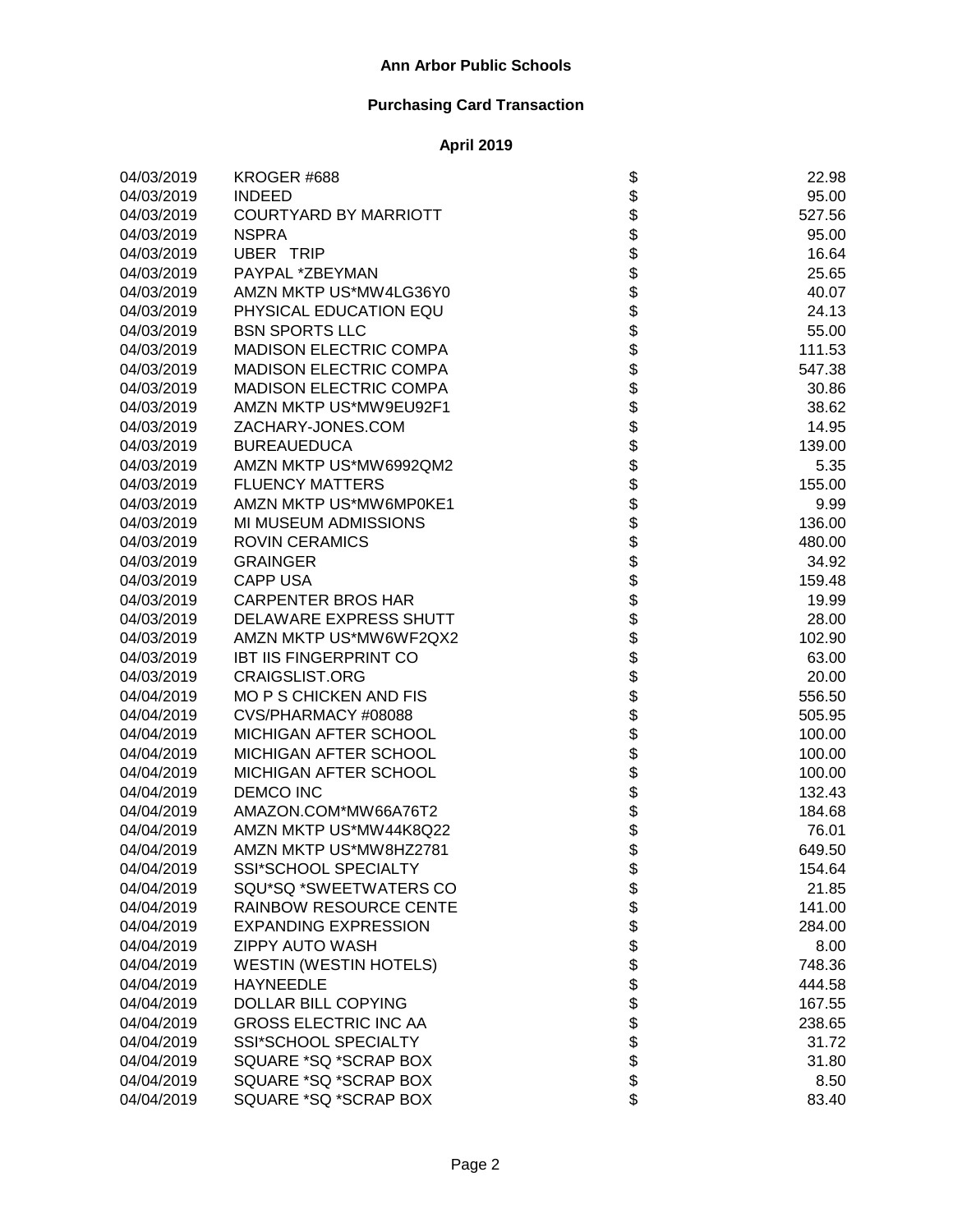| 04/04/2019 | OLIVE GARDEN 0021110              | \$                                                                         | 45.66    |
|------------|-----------------------------------|----------------------------------------------------------------------------|----------|
| 04/04/2019 | AMZN MKTP US*MW1KA3QF2            |                                                                            | 28.58    |
| 04/04/2019 | FOR YOUR EASE ONLY INC            |                                                                            | 11.97    |
| 04/04/2019 | AMZN MKTP US*MW65U1SV0            |                                                                            | 60.93    |
| 04/04/2019 | <b>WESTIN (WESTIN HOTELS)</b>     |                                                                            | 748.36   |
| 04/04/2019 | AMZN MKTP US*MW2BR97S1            |                                                                            | 30.25    |
| 04/04/2019 | AMZN MKTP US*MW4X44DN0            |                                                                            | 227.72   |
| 04/04/2019 | AMAZON.COM*MW4WY99Y1              |                                                                            | 18.00    |
| 04/04/2019 | AMZN MKTP US*MW3LB76Q2            |                                                                            | 33.99    |
| 04/04/2019 | <b>CLIFF KEEN ATHLETIC</b>        |                                                                            | 160.10   |
| 04/04/2019 | <b>BOILERS CONTROLS &amp; EQU</b> |                                                                            | 924.96   |
| 04/04/2019 | HR IMAGING ONLINE #2              |                                                                            | 360.00   |
| 04/05/2019 | <b>CULINARY-BRODY</b>             |                                                                            | 934.50   |
| 04/05/2019 | PANERA BREAD #600876              |                                                                            | 86.97    |
| 04/05/2019 | BOOMBAH, INC.                     |                                                                            | 1,259.72 |
| 04/05/2019 | THE PRODUCE STATIO                |                                                                            | 44.14    |
| 04/05/2019 | SAMSCLUB #6667                    |                                                                            | 120.11   |
| 04/05/2019 | RPS ANN ARBOR - LIBQ02            |                                                                            | 2.40     |
| 04/05/2019 | WASHTENAWCHILDREN.ORG             |                                                                            | 120.00   |
| 04/05/2019 | PIZZA HOUSE - ANN ARBO            |                                                                            | 179.89   |
| 04/05/2019 | UNIV MUSICAL SOCIETY              |                                                                            | 250.00   |
| 04/05/2019 | <b>BLURB INC</b>                  |                                                                            | 246.62   |
| 04/05/2019 | DES MOINES STAMP MFG C            |                                                                            | 8.90     |
| 04/05/2019 | PANERA BREAD #601366              |                                                                            | 173.78   |
| 04/05/2019 | AMZN MKTP US*MW5NN66W2            |                                                                            | 474.45   |
| 04/05/2019 | JIMMY JOHNS - 90074               | \$\$\$\$\$\$\$\$\$\$\$\$\$\$\$\$\$\$\$\$\$\$\$\$\$\$\$\$\$\$\$\$\$\$\$\$\$ | 54.99    |
| 04/05/2019 | FIVE BELOW 599                    |                                                                            | 15.00    |
| 04/05/2019 | BULMANPRODUCTS.COM                |                                                                            | 38.57    |
| 04/05/2019 | <b>STADIUM HARDWARE</b>           |                                                                            | 2.99     |
| 04/05/2019 | <b>LEARNING RESOURCES</b>         |                                                                            | 47.94    |
| 04/05/2019 | FEDEXOFFICE 00004655              |                                                                            | 301.28   |
| 04/05/2019 | <b>MONARCH WATCH</b>              |                                                                            | 80.00    |
| 04/05/2019 | MADISON ELECTRIC COMPA            |                                                                            | 643.13   |
| 04/05/2019 | MADISON ELECTRIC COMPA            |                                                                            | 94.72    |
| 04/05/2019 | <b>GYM AMERICA</b>                | \$                                                                         | 25.00    |
| 04/05/2019 | THE HOME DEPOT #2721              | \$                                                                         | 77.80    |
| 04/05/2019 | PAYPAL *AASPARK                   | \$                                                                         | 105.09   |
| 04/05/2019 | AMZN MKTP US*MW3BN7I91            |                                                                            | 20.98    |
| 04/05/2019 | AMZN MKTP US*MW2FU8UB1            |                                                                            | 20.84    |
| 04/05/2019 | <b>DEXTER MILL INC</b>            |                                                                            | 207.75   |
| 04/05/2019 | KIDDING AROUND YOGA               |                                                                            | 134.98   |
| 04/05/2019 | TARGET<br>00006346                |                                                                            | 34.00    |
| 04/05/2019 | AMAZON.COM*MW2UZ1II1              |                                                                            | 47.28    |
| 04/05/2019 | LOWES #01750*                     |                                                                            | (32.75)  |
| 04/05/2019 | AMZN MKTP US*MW29456R2            |                                                                            | 129.40   |
| 04/05/2019 | <b>ARK THERAPEUTIC</b>            | <b>8888888888</b>                                                          | 72.33    |
| 04/05/2019 | USPS PO 2502800106                |                                                                            | 111.00   |
| 04/05/2019 | AMZN MKTP US*MW65A7IC1            |                                                                            | 11.98    |
| 04/05/2019 | AMZN MKTP US*MW5963UC1            | \$                                                                         | 87.95    |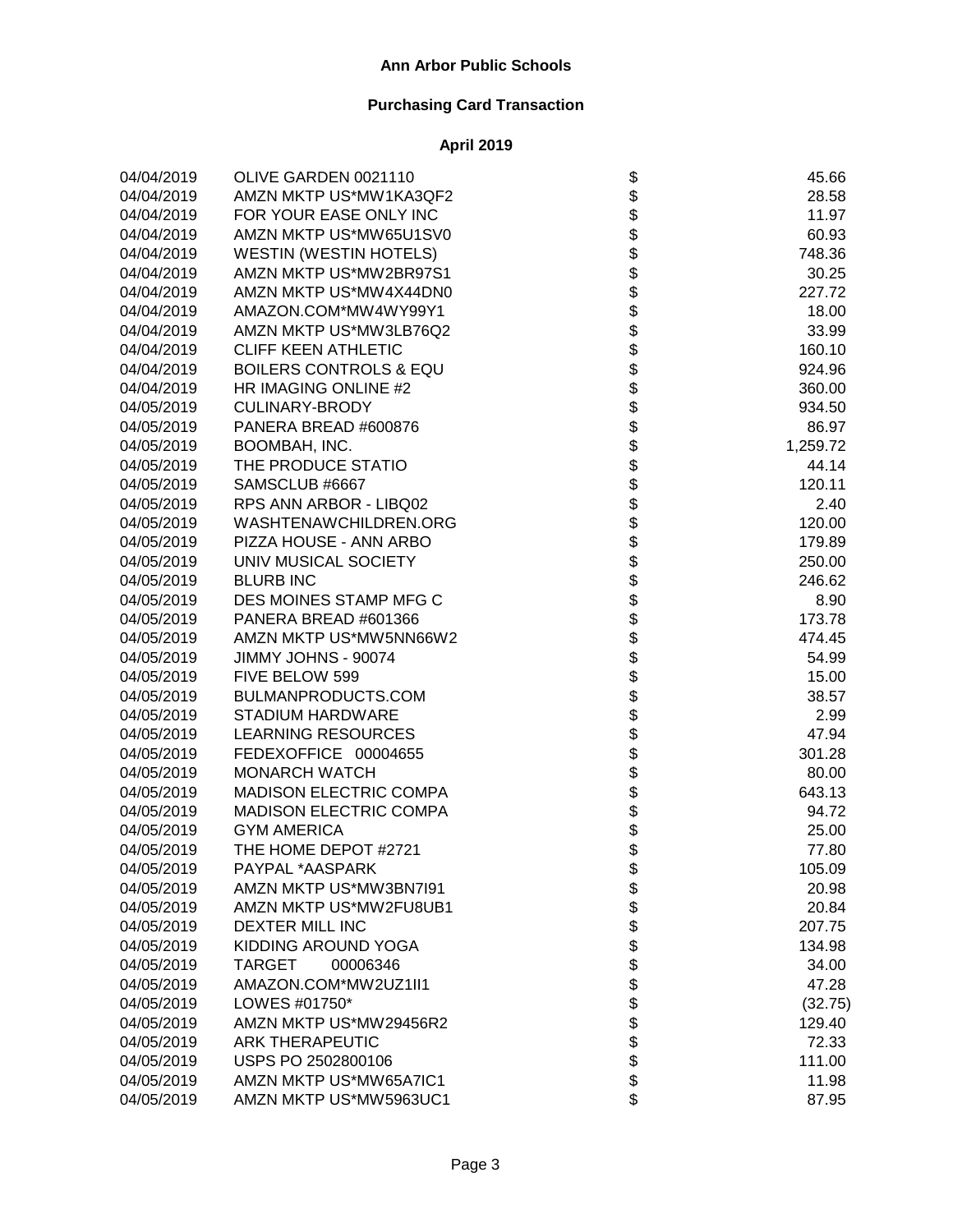| 04/05/2019 | NAPA AUTO PARTS OF ANN        | \$                | 19.32    |
|------------|-------------------------------|-------------------|----------|
| 04/05/2019 | <b>GRAINGER</b>               |                   | 96.59    |
| 04/05/2019 | <b>GRAINGER</b>               |                   | 75.09    |
| 04/05/2019 | YOUNG SUPPLY CO - ANN         |                   | 80.50    |
| 04/05/2019 | AMAZON.COM*MW24C9SE0          |                   | 52.78    |
| 04/08/2019 | LOVE AND LOGIC INSTITU        |                   | 1,460.00 |
| 04/08/2019 | <b>QUILL CORPORATION</b>      |                   | 287.30   |
| 04/08/2019 | FLINN SCIENTIFIC INC          |                   | 247.45   |
| 04/08/2019 | SP * DISTRIBUTITVE EDU        |                   | 411.07   |
| 04/08/2019 | COTTAGE INN PIZZA - AN        |                   | 102.41   |
| 04/08/2019 | OFFICEMAX/OFFICEDEPT#6        |                   | 295.15   |
| 04/08/2019 | OFFICEMAX/OFFICEDEPT#6        |                   | 41.22    |
| 04/08/2019 | STUDENT ADVOCACY CENTE        |                   | 103.00   |
| 04/08/2019 | PANERA BREAD #600874          |                   | 48.34    |
| 04/08/2019 | LOWES #00734*                 |                   | 14.99    |
| 04/08/2019 | AMZN MKTP US*MW83I8RW1        |                   | 83.10    |
| 04/08/2019 | AMZN MKTP US*MW3ZT4KL2        |                   | 9.98     |
| 04/08/2019 | AMZN MKTP US*MW4SU4K60        |                   | 139.99   |
| 04/08/2019 | TARGET<br>00014662            |                   | 20.14    |
| 04/08/2019 | <b>COLUMBIA CAFE TPA</b>      |                   | 20.89    |
| 04/08/2019 | <b>METRO AIRPORT PARKING</b>  |                   | 72.00    |
| 04/08/2019 | <b>MARRIOTT TAMPA WESTSHO</b> |                   | 687.45   |
| 04/08/2019 | AMZN MKTP US*MW7FG99H0        |                   | 252.67   |
| 04/08/2019 | OFFICE DEPOT #1090            |                   | 5.99     |
| 04/08/2019 | OFFICEMAX/OFFICEDEPT#6        |                   | 6.33     |
| 04/08/2019 | PAYPAL *STEALTH DJS           |                   | 640.00   |
| 04/08/2019 | <b>IIRP</b>                   |                   | 400.00   |
| 04/08/2019 | VISTAPR*VISTAPRINT.COM        |                   | 28.78    |
| 04/08/2019 | VISTAPR*VISTAPRINT.COM        |                   | 1.73     |
| 04/08/2019 | <b>DOLLARTREE</b>             |                   | 25.00    |
| 04/08/2019 | MEIJER INC #173 Q01           |                   | 6.98     |
| 04/08/2019 | WWW.TICKETPRINTING.COM        |                   | 103.21   |
| 04/08/2019 | MEIJER INC #173 Q01           |                   | 114.88   |
| 04/08/2019 | WWW.TICKETPRINTING.COM        |                   | 44.62    |
| 04/08/2019 | OFFICEMAX/OFFICEDEPT#6        |                   | 25.99    |
| 04/08/2019 | OFFICEMAX/OFFICEDEPT#6        |                   | 390.70   |
| 04/08/2019 | OFFICEMAX/OFFICEDEPT#6        | \$                | 61.89    |
| 04/08/2019 | STUFFEDSAFARI COM             |                   | 95.88    |
| 04/08/2019 | <b>BUSCH'S #1048</b>          |                   | 17.82    |
| 04/08/2019 | OFFICEMAX/OFFICEDEPT#6        |                   | 6.30     |
| 04/08/2019 | AMZN MKTP US*MW4AM4WS1        |                   | 13.95    |
| 04/08/2019 | AMZN MKTP US*MW4AM4WS1        |                   | 179.99   |
| 04/08/2019 | AMZN MKTP US*MW71Y9230        |                   | 27.06    |
| 04/08/2019 | AMZN MKTP US*MW4AM4WS1        |                   | 54.61    |
| 04/08/2019 | <b>GARDEN SUITES SOUTH BE</b> | <b>8888888888</b> | 406.19   |
| 04/08/2019 | AMAZON.COM*MW2GT59J0          |                   | 14.00    |
| 04/08/2019 | AMZN MKTP US*MW6EU7K32        |                   | 200.43   |
| 04/08/2019 | <b>QUILL CORPORATION</b>      |                   | 332.57   |
| 04/08/2019 | QUILL CORPORATION             | \$                | 69.98    |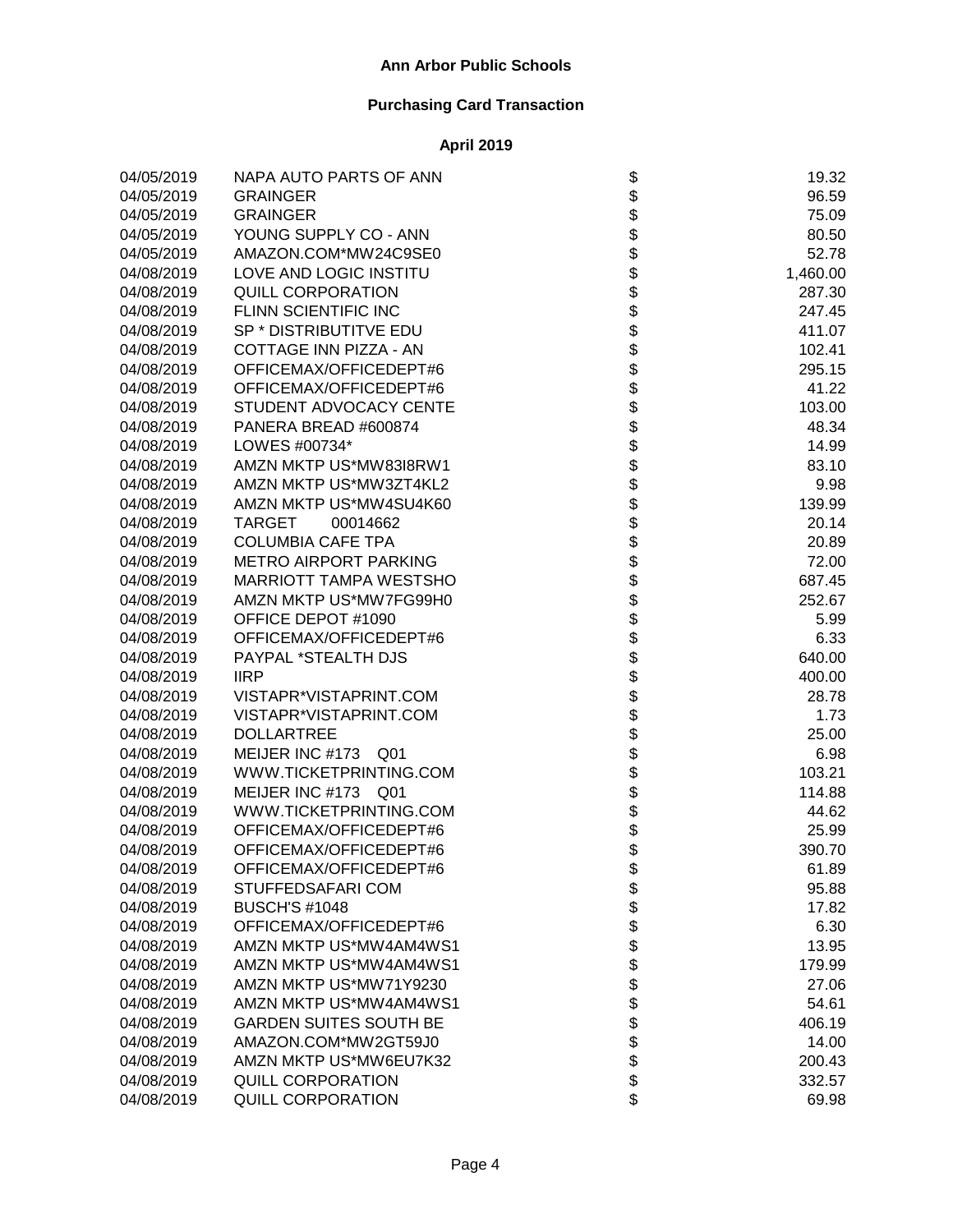| 04/08/2019 | OFFICEMAX/OFFICEDEPT#6            | \$                                                                   | 6.72     |
|------------|-----------------------------------|----------------------------------------------------------------------|----------|
| 04/08/2019 | AMAZON.COM*MW73J3D62              |                                                                      | 29.30    |
| 04/08/2019 | AMZN MKTP US*MW4II8SG2            |                                                                      | 38.85    |
| 04/08/2019 | <b>MAGNATAGVISIBLESYSTEMS</b>     |                                                                      | 48.97    |
| 04/08/2019 | OFFICEMAX/OFFICEDEPT#6            |                                                                      | 54.36    |
| 04/08/2019 | <b>MARRIOTT ANN ARBOR</b>         |                                                                      | 129.60   |
| 04/08/2019 | PANERA BREAD #600874              |                                                                      | 38.61    |
| 04/08/2019 | AMZN MKTP US*MW6P72760            |                                                                      | 11.39    |
| 04/08/2019 | AMZN MKTP US*MW7NG6WN1            |                                                                      | 33.48    |
| 04/08/2019 | GFS STORE #1973                   |                                                                      | 150.59   |
| 04/08/2019 | LOWES #01750*                     |                                                                      | 38.93    |
| 04/08/2019 | USPS PO 2502820113                |                                                                      | 55.00    |
| 04/08/2019 | MEIJER INC #64<br>Q01             |                                                                      | 35.22    |
| 04/08/2019 | <b>BOILERS CONTROLS &amp; EQU</b> |                                                                      | 469.47   |
| 04/08/2019 | SUPPLYHOUSE.COM                   |                                                                      | 99.90    |
| 04/08/2019 | NATIONAL ENERGY CONTRO            |                                                                      | 607.63   |
| 04/09/2019 | <b>DELTA</b><br>00623662416753    |                                                                      | 466.60   |
| 04/09/2019 | <b>DELTA</b><br>00623662416786    |                                                                      | 466.60   |
| 04/09/2019 | <b>DELTA</b><br>00623662416742    |                                                                      | 466.60   |
| 04/09/2019 | <b>DELTA</b><br>00623662416764    |                                                                      | 466.60   |
| 04/09/2019 | <b>DELTA</b><br>00623662416775    |                                                                      | 466.60   |
| 04/09/2019 | 00623662416731<br><b>DELTA</b>    |                                                                      | 466.60   |
| 04/09/2019 | WHOLEFDS CRB 10315                |                                                                      | 32.25    |
| 04/09/2019 | 4IMPRINT                          |                                                                      | 686.36   |
| 04/09/2019 | THOMSON WEST*TCD                  |                                                                      | 294.64   |
| 04/09/2019 | FEDEX 774802273408                | \$\$\$\$\$\$\$\$\$\$\$\$\$\$\$\$\$\$\$\$\$\$\$\$\$\$\$\$\$\$\$\$\$\$ | 65.41    |
| 04/09/2019 | AMZN MKTP US*MW84697T2            |                                                                      | 13.48    |
| 04/09/2019 | AMZN MKTP US*MW61H2YX1            |                                                                      | 499.99   |
| 04/09/2019 | AMZN MKTP US*MW3ZA39W2            |                                                                      | 29.33    |
| 04/09/2019 | <b>MASSP</b>                      |                                                                      | 200.00   |
| 04/09/2019 | <b>MASSP</b>                      | \$                                                                   | 200.00   |
| 04/09/2019 | JH CORPORATION                    | \$\$                                                                 | 371.37   |
| 04/09/2019 | NORTHEAST FOUNDATION F            |                                                                      | 24.00    |
| 04/09/2019 | <b>MISSION POINT RESORT</b>       |                                                                      | 140.42   |
| 04/09/2019 | <b>DOLLARTREE</b>                 | \$                                                                   | 25.00    |
| 04/09/2019 | LITTLE CAESARS 0007 00            |                                                                      | 29.95    |
| 04/09/2019 | AMZN MKTP US*MW7UQ7IF0            | \$                                                                   | 109.99   |
| 04/09/2019 | GCI*GUITARCENTER.COM              |                                                                      | 198.00   |
| 04/09/2019 | <b>MADISON ELECTRIC COMPA</b>     |                                                                      | 15.23    |
| 04/09/2019 | USPS PO 2525100130                |                                                                      | 12.30    |
| 04/09/2019 | SP * CROWD CONTROL WAR            |                                                                      | 214.98   |
| 04/09/2019 | KROGER #688                       |                                                                      | 44.82    |
| 04/09/2019 | PICTURES PLUS                     |                                                                      | 161.70   |
| 04/09/2019 | MEIJER INC #64<br>Q01             |                                                                      | 26.86    |
| 04/09/2019 | CITY OF ANN ARBOR PARK            |                                                                      | 55.00    |
| 04/09/2019 | <b>AMZN MKTP US</b>               | \$\$\$\$\$\$\$\$\$\$\$\$\$\$                                         | (102.90) |
| 04/09/2019 | USPS PO 2502800106                |                                                                      | 275.00   |
| 04/10/2019 | DTE ENERGY 800-477-474            |                                                                      | 1,893.59 |
| 04/10/2019 | DTE ENERGY 800-477-474            |                                                                      | 759.39   |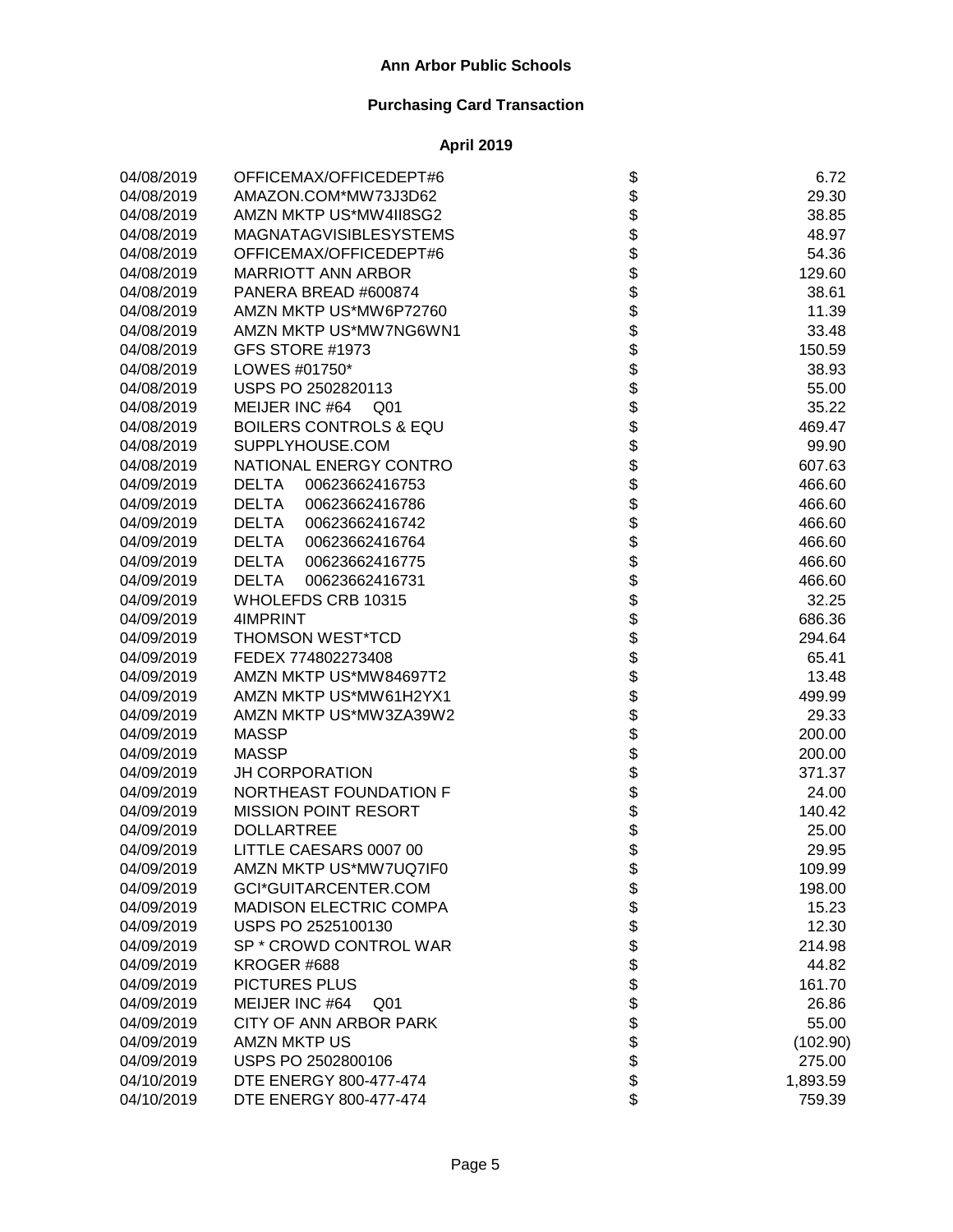| 04/10/2019 | DTE ENERGY 800-477-474            |                                      | 5,574.51 |
|------------|-----------------------------------|--------------------------------------|----------|
| 04/10/2019 | DTE ENERGY 800-477-474            |                                      | 1,373.44 |
| 04/10/2019 | DTE ENERGY 800-477-474            |                                      | 2,431.03 |
| 04/10/2019 | <b>COUNTRY INN</b>                |                                      | (5.52)   |
| 04/10/2019 | <b>COUNTRY INN</b>                |                                      | (5.52)   |
| 04/10/2019 | PAYPAL *UWCIBWORKSH               |                                      | 1,269.00 |
| 04/10/2019 | ARBOR SPRINGS WATER CO            |                                      | 38.50    |
| 04/10/2019 | <b>BIO RAD LABORATORIES</b>       |                                      | 144.00   |
| 04/10/2019 | HAMPTON INN & SUITES C            |                                      | 560.74   |
| 04/10/2019 | HAMPTON INN & SUITES C            |                                      | 560.74   |
| 04/10/2019 | <b>HAMPTON INN &amp; SUITES C</b> |                                      | 560.74   |
| 04/10/2019 | <b>MARRIOTT ANN ARBOR</b>         |                                      | 641.10   |
| 04/10/2019 | AMZN MKTP US*MZ8W69OG1            |                                      | 669.90   |
| 04/10/2019 | AMZN MKTP US*MW24I29N2            |                                      | 37.96    |
| 04/10/2019 | AMAZON.COM*MW9OD59L2              |                                      | 121.00   |
| 04/10/2019 | SAMS CLUB #6667                   |                                      | 12.98    |
| 04/10/2019 | KROGER #605                       |                                      | 22.74    |
| 04/10/2019 | <b>HUNGRY HOWIES 577</b>          |                                      | 55.92    |
| 04/10/2019 | <b>USA FOOTBALL</b>               |                                      | 1,000.00 |
| 04/10/2019 | <b>DELTA</b><br>00682098618585    |                                      | 30.00    |
| 04/10/2019 | <b>UBER TRIP</b>                  |                                      | 18.32    |
| 04/10/2019 | GFS STORE #0868                   |                                      | 131.81   |
| 04/10/2019 | AMAZON.COM*MW9SJ0WH0              |                                      | 14.99    |
| 04/10/2019 | <b>ATT*BILL PAYMENT</b>           |                                      | 186.80   |
| 04/10/2019 | <b>FRAUD CREDIT</b>               |                                      | (7.04)   |
| 04/10/2019 | <b>FRAUD CREDIT</b>               | ֍֎֍֍֍֍֍֍֍֍֍֍֍֍֍֍֍֍֍֍֍֍֍֍֍֍֍֍֍֍֍֍֍֍֍֍ | (0.07)   |
| 04/10/2019 | PANERA BREAD #601366              |                                      | 97.92    |
| 04/10/2019 | JIMMY JOHNS # 90012 M             |                                      | 91.50    |
| 04/10/2019 | <b>NAFSA EVENTS</b>               |                                      | 1,038.00 |
| 04/10/2019 | AMAZON.COM*MW8OE19X2              |                                      | 139.24   |
| 04/10/2019 | JIMMY JOHNS - 90074               |                                      | 129.98   |
| 04/10/2019 | JIMMY JOHNS - 90074               |                                      | 164.97   |
| 04/10/2019 | MAILCHIMP *MONTHLY                |                                      | 20.00    |
| 04/10/2019 | AMZN MKTP US*MW5GK6W60            |                                      | 48.06    |
| 04/10/2019 | AMZN MKTP US*MW6Y36922            |                                      | 35.78    |
| 04/10/2019 | AMAZON.COM*MZ9J52OM1              |                                      | 49.76    |
| 04/10/2019 | STADIUM HARDWARE                  | P                                    | 51.44    |
| 04/10/2019 | <b>HILTON ST LOUIS BALLPA</b>     |                                      | 698.67   |
| 04/10/2019 | HILTON ST LOUIS BALLPA            |                                      | 651.59   |
| 04/10/2019 | <b>HILTON ST LOUIS BALLPA</b>     |                                      | 638.67   |
| 04/10/2019 | AMERICAN 00123474828035           |                                      | 238.30   |
| 04/10/2019 | AMERICAN 00123474828046           |                                      | 238.30   |
| 04/10/2019 | FEDEX 786520461356                |                                      | 91.25    |
| 04/10/2019 | FEDEX 930361005191                |                                      | 10.99    |
| 04/10/2019 | WM SUPERCENTER #5472              |                                      | 7.37     |
| 04/10/2019 | <b>MADISON ELECTRIC COMPA</b>     | <b>8888888888</b>                    | 146.78   |
| 04/10/2019 | <b>SSI*SCHOOL SPECIALTY</b>       |                                      | 69.52    |
| 04/10/2019 | GFS STORE #1973                   |                                      | 122.88   |
| 04/10/2019 | OFFICEMAX/OFFICEDEPT#6            | \$                                   | 116.43   |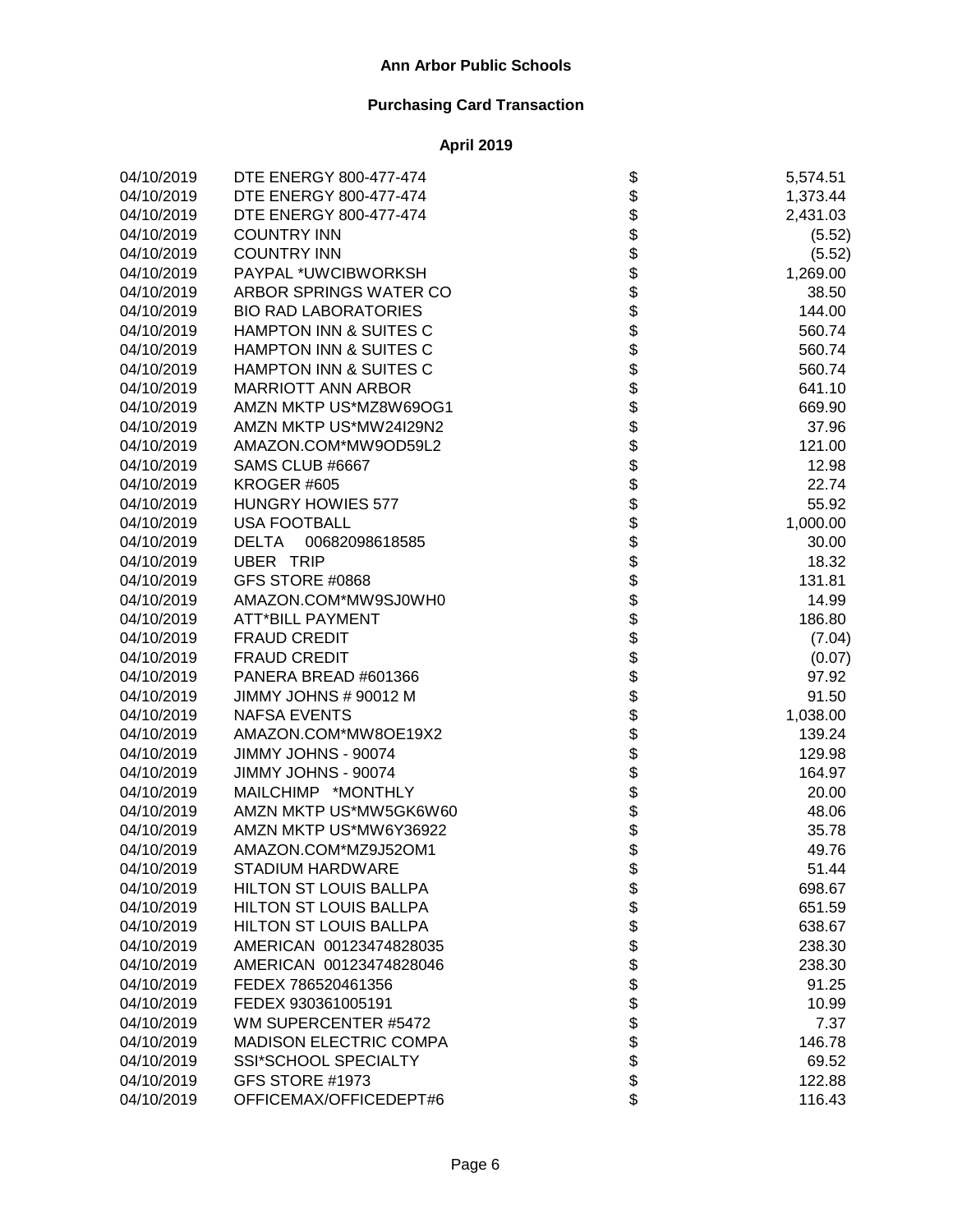| 04/10/2019 | <b>INCLUSIVE TECHNOLOGY L</b>      |                    | 174.00    |
|------------|------------------------------------|--------------------|-----------|
| 04/10/2019 | <b>TARGET</b><br>00006346          |                    | 19.80     |
| 04/10/2019 | AMAZON.COM*MW4E71WN0               |                    | 41.41     |
| 04/10/2019 | TST* NEW YORK PIZZA DE             |                    | 33.20     |
| 04/10/2019 | WAL-MART #1824                     |                    | 37.31     |
| 04/10/2019 | LITTLE CAESARS 0007 00             |                    | 82.95     |
| 04/10/2019 | AMZN MKTP US*MZ8WY8OI1             |                    | 77.96     |
| 04/10/2019 | <b>OVERNIGHTPRINTS</b>             |                    | 66.17     |
| 04/10/2019 | <b>BOILERS CONTROLS &amp; EQU</b>  |                    | 885.03    |
| 04/10/2019 | <b>GRAINGER</b>                    |                    | 112.64    |
| 04/10/2019 | THERMALNETICS, INC.                |                    | 1,883.15  |
| 04/10/2019 | AMZN MKTP US*MW0TH6UN2             |                    | 213.86    |
| 04/11/2019 | CITY OF ANN ARBOR                  |                    | 49,536.78 |
| 04/11/2019 | <b>CITY OF ANN ARBOR</b>           |                    | 26,346.00 |
| 04/11/2019 | DTE ENERGY 800-477-474             |                    | 4,002.95  |
| 04/11/2019 | TEACHERS COLLEGE WEB C             |                    | 850.00    |
| 04/11/2019 | TEACHERS COLLEGE WEB C             |                    | 850.00    |
| 04/11/2019 | TEACHERS COLLEGE WEB C             |                    | 850.00    |
| 04/11/2019 | OFFICEMAX/DEPOT 6048               |                    | 59.42     |
| 04/11/2019 | <b>BUS PROFESSIONALS OF A</b>      |                    | 250.00    |
| 04/11/2019 | <b>BUS PROFESSIONALS OF A</b>      |                    | 1,375.00  |
| 04/11/2019 | AMZN MKTP US*MW56G8IY2             |                    | 225.98    |
| 04/11/2019 | DYNAMISM, INC.                     |                    | 539.69    |
| 04/11/2019 | 00623660467312<br><b>DELTA</b>     |                    | 1,402.46  |
| 04/11/2019 | <b>DOLLARTREE</b>                  |                    | 14.00     |
| 04/11/2019 | ARBOR SPRINGS WATER CO             |                    | 38.50     |
| 04/11/2019 | CMT CHICAGO IL27690015             |                    | 58.10     |
| 04/11/2019 | <b>GINO'S EAST - LASALLE</b>       |                    | 26.02     |
| 04/11/2019 | <b>HUNGRY HOWIES 577</b>           |                    | 55.92     |
| 04/11/2019 | PAZZALUNA URBAN ITALIA             |                    | 20.67     |
| 04/11/2019 | PANERA BREAD #601366               |                    | 102.95    |
| 04/11/2019 | AMZN MKTP US*MZ5KG4FD1             |                    | 30.97     |
| 04/11/2019 | AMAZON.COM*MZ8HF54H1               |                    | 435.89    |
| 04/11/2019 | MEIJER INC #173 Q01                |                    | 18.97     |
| 04/11/2019 | AMZN MKTP US*MW0E49II2             |                    | 91.93     |
| 04/11/2019 | AMZN MKTP US*MZ5FL8L41             |                    | 60.47     |
| 04/11/2019 | KOLOSSOS PRINTING                  | \$                 | 264.35    |
| 04/11/2019 | MEIJER INC #173<br>Q01             |                    | 116.12    |
| 04/11/2019 | <b>BARRY BAGELS</b>                |                    | 59.95     |
| 04/11/2019 | <b>MENARDS E-COMMERCE</b>          |                    | 203.76    |
| 04/11/2019 | <b>AMZN MKTP US</b>                |                    | (24.16)   |
| 04/11/2019 | AMZN MKTP US*MW6CB7Y70             |                    | 8.99      |
| 04/11/2019 | MICHAELS STORES 2108               |                    | 5.39      |
| 04/11/2019 | <b>DOLLAR TREE</b>                 |                    | 15.00     |
| 04/11/2019 | <b>MADISON ELECTRIC COMPA</b>      |                    | 309.17    |
| 04/11/2019 | <b>GROSS ELECTRIC INC AA</b>       | <b>88888888888</b> | 32.20     |
| 04/11/2019 | AMZN MKTP US*MZ2FM8L51             |                    | 32.24     |
| 04/11/2019 | MEIJER INC #027 Q01                |                    | 1,079.72  |
| 04/11/2019 | MEIJER INC #027<br>Q <sub>01</sub> | \$                 | 3.79      |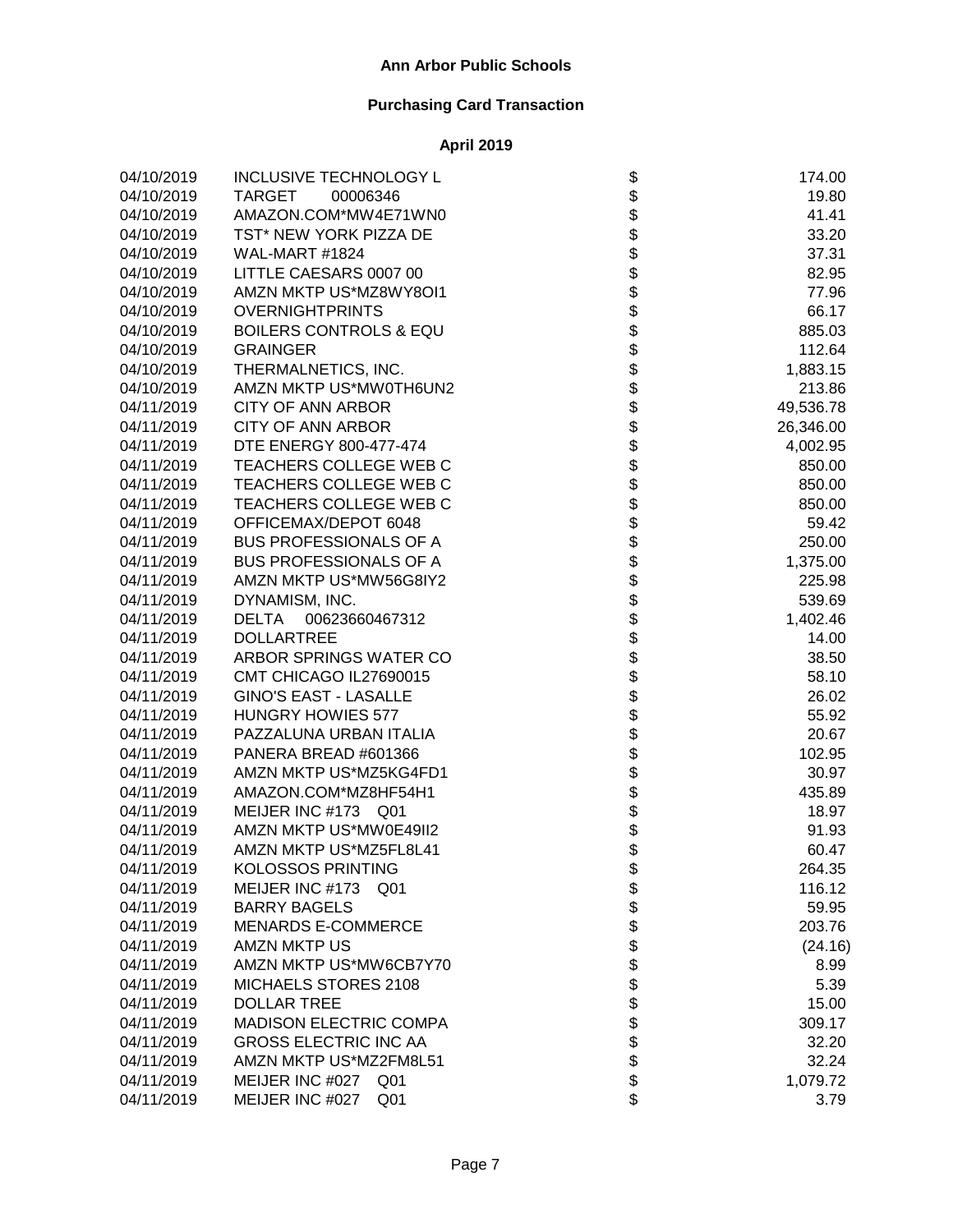| 04/11/2019 | MEIJER INC #027 Q01               | \$                                                                   | 683.93   |
|------------|-----------------------------------|----------------------------------------------------------------------|----------|
| 04/11/2019 | PIZZA HOUSE - ANN ARBO            |                                                                      | 56.10    |
| 04/11/2019 | THERMALNETICS, INC.               |                                                                      | 338.56   |
| 04/11/2019 | MCNAUGHTON MCKAY ELECT            |                                                                      | 45.26    |
| 04/11/2019 | <b>BOILERS CONTROLS &amp; EQU</b> |                                                                      | 785.98   |
| 04/11/2019 | YOUNG SUPPLY CO - ANN             |                                                                      | 360.24   |
| 04/11/2019 | AMAZON.COM*MW6OQ5Y00              |                                                                      | 57.99    |
| 04/11/2019 | <b>VEX ROBOTICS INC</b>           |                                                                      | 614.03   |
| 04/11/2019 | <b>STUDENT SUPPLY 2</b>           |                                                                      | 364.85   |
| 04/11/2019 | OFFICEMAX/OFFICEDEPT#6            |                                                                      | 80.20    |
| 04/11/2019 | OFFICEMAX/OFFICEDEPT#6            |                                                                      | 32.74    |
| 04/11/2019 | MEIJER INC #64<br>Q01             |                                                                      | 1,166.99 |
| 04/11/2019 | MEIJER INC #64<br>Q <sub>01</sub> |                                                                      | 405.45   |
| 04/12/2019 | CANVA* 02291-7915074              |                                                                      | 30.00    |
| 04/12/2019 | THE UPS STORE #5281               |                                                                      | 23.30    |
| 04/12/2019 | <b>DEMCO INC</b>                  |                                                                      | 11.12    |
| 04/12/2019 | DEMCO INC                         |                                                                      | 19.08    |
| 04/12/2019 | <b>DEMCO INC</b>                  |                                                                      | 42.19    |
| 04/12/2019 | <b>DEMCO INC</b>                  |                                                                      | 18.23    |
| 04/12/2019 | OFFICEMAX/OFFICEDEPT#6            |                                                                      | 22.98    |
| 04/12/2019 | PANERA BREAD #600874              |                                                                      | 412.59   |
| 04/12/2019 | PAYPAL *AASPARK                   |                                                                      | 100.00   |
| 04/12/2019 | PAYPAL *AASPARK                   |                                                                      | 100.00   |
| 04/12/2019 | PAYPAL *AASPARK                   |                                                                      | 100.00   |
| 04/12/2019 | MEIJER INC #173 Q01               | \$\$\$\$\$\$\$\$\$\$\$\$\$\$\$\$\$\$\$\$\$\$\$\$\$\$\$\$\$\$\$\$\$\$ | 51.87    |
| 04/12/2019 | JIMMY JOHNS - 90048 -             |                                                                      | 71.35    |
| 04/12/2019 | AMZN MKTP US*MZ77434S1            |                                                                      | 167.88   |
| 04/12/2019 | AMZN MKTP US*MZ7XD5C90            |                                                                      | 39.01    |
| 04/12/2019 | AMZN MKTP US*MW9G66YR2            |                                                                      | 80.91    |
| 04/12/2019 | LITTLE CAESARS 0007 00            |                                                                      | 69.25    |
| 04/12/2019 | GFS STORE #1973                   |                                                                      | 21.99    |
| 04/12/2019 | OFFICEMAX/OFFICEDEPT#6            |                                                                      | 272.29   |
| 04/12/2019 | <b>HEIKKINEN PRODUCTIONS</b>      |                                                                      | 249.00   |
| 04/12/2019 | <b>KEURIG GREEN MOUNTAIN</b>      |                                                                      | 123.53   |
| 04/12/2019 | AMAZON.COM*MZ4HW2LF1              | \$\$\$                                                               | 123.56   |
| 04/12/2019 | AMERICAN 00123474828035           |                                                                      | (238.30) |
| 04/12/2019 | AMERICAN 00123474828043           |                                                                      | (238.30) |
| 04/12/2019 | AMZN MKTP US*MZ5199C60            | P                                                                    | 257.40   |
| 04/12/2019 | <b>MADISON ELECTRIC COMPA</b>     |                                                                      | 14.93    |
| 04/12/2019 | USPS PO 2502800106                |                                                                      | 12.35    |
| 04/12/2019 | AMZN MKTP US*MZ11L14W1            |                                                                      | 9.99     |
| 04/12/2019 | AMZN MKTP US*MZ11L14W1            |                                                                      | 113.53   |
| 04/12/2019 | OFFICEMAX/OFFICEDEPT#6            |                                                                      | 101.78   |
| 04/12/2019 | CROWNE PLAZA LANSING W            |                                                                      | 128.26   |
| 04/12/2019 | MEIJER INC #64<br>Q01             |                                                                      | 36.54    |
| 04/12/2019 | AMAZON.COM*MZ0HM1LL1              | <b>88888888888</b>                                                   | 41.40    |
| 04/12/2019 | NATIONAL ENERGY CONTRO            |                                                                      | 227.17   |
| 04/12/2019 | <b>VEX ROBOTICS INC</b>           |                                                                      | (34.75)  |
| 04/12/2019 | AMZN MKTP US*MZ4D64OV0            | \$                                                                   | 49.95    |
|            |                                   |                                                                      |          |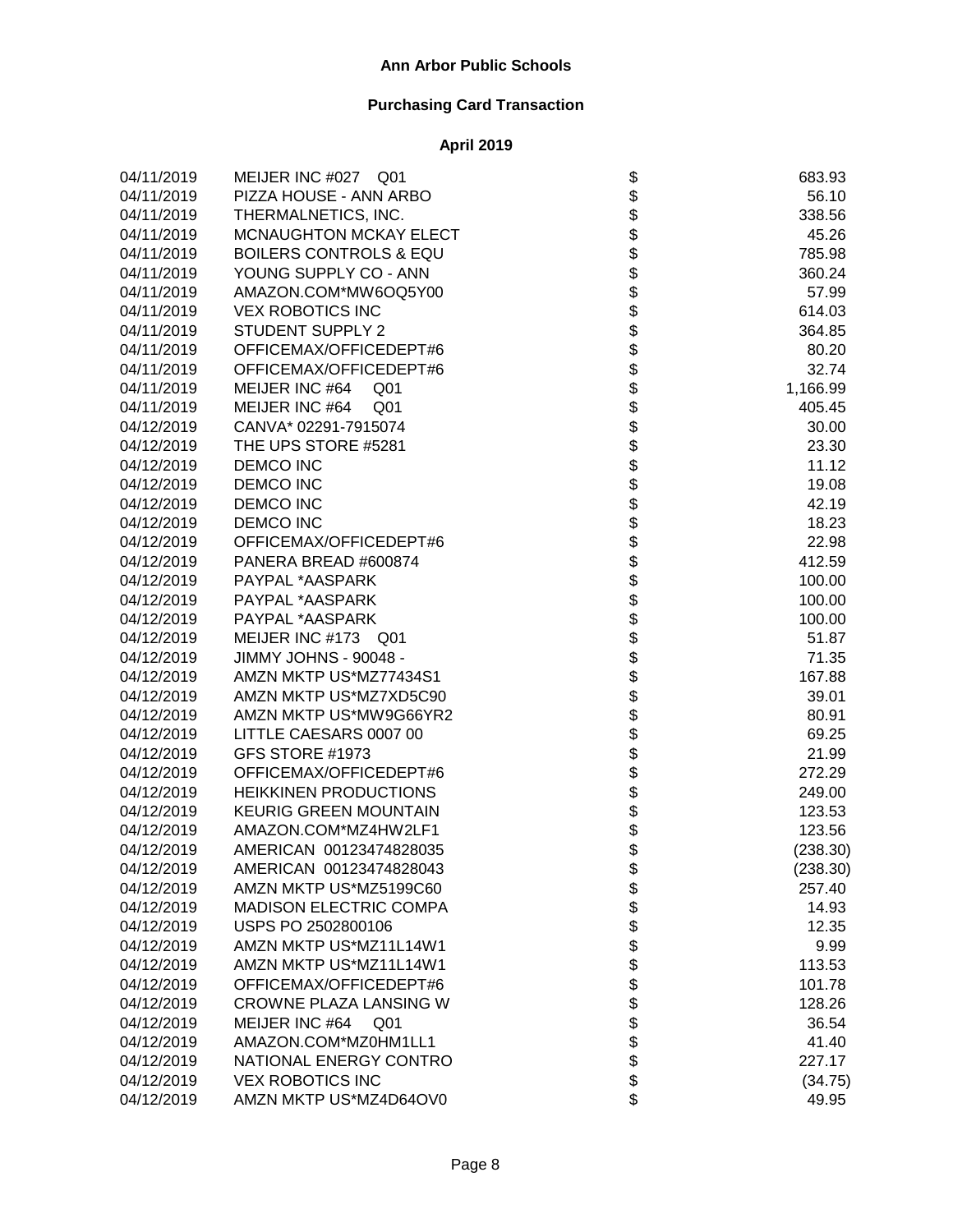| 04/15/2019 | DTE ENERGY 800-477-474          |                   | 7,610.90   |
|------------|---------------------------------|-------------------|------------|
| 04/15/2019 | DTE ENERGY 800-477-474          |                   | 8,793.58   |
| 04/15/2019 | DTE ENERGY 800-477-474          |                   | 655.32     |
| 04/15/2019 | DTE ENERGY 800-477-474          |                   | 36.06      |
| 04/15/2019 | PAYPAL *UWCIBWORKSH             |                   | (1,269.00) |
| 04/15/2019 | PIKTOCHARTCO*1JJ7GGU62          |                   | 29.00      |
| 04/15/2019 | <b>STK*SHUTTERSTOCK</b>         |                   | 49.00      |
| 04/15/2019 | CANVA* FOR WORK MONTH           |                   | 38.85      |
| 04/15/2019 | SQU*SQ *ROOSROAST COFF          |                   | 4.88       |
| 04/15/2019 | <b>DEMCO INC</b>                |                   | 318.81     |
| 04/15/2019 | VISTAPR*VISTAPRINT.COM          |                   | (13.87)    |
| 04/15/2019 | VISTAPR*VISTAPRINT.COM          |                   | 245.07     |
| 04/15/2019 | AMZN MKTP US*MZ48L6L90          |                   | 1,044.39   |
| 04/15/2019 | AMZN MKTP US*MZ1LR9J61          |                   | 25.15      |
| 04/15/2019 | OFFICEMAX/OFFICEDEPT#6          |                   | 60.62      |
| 04/15/2019 | DELTA<br>00682094876820         |                   | 30.00      |
| 04/15/2019 | CHI TAXI 0010                   |                   | 53.60      |
| 04/15/2019 | <b>AIRLINES PARKING</b>         |                   | 36.00      |
| 04/15/2019 | MCDONALD'S F22821               |                   | 8.03       |
| 04/15/2019 | THE GWEN                        |                   | 747.39     |
| 04/15/2019 | AMZN MKTP US*MW6OX7YA2          |                   | 28.99      |
| 04/15/2019 | CHEFWORKS INC.                  |                   | 43.96      |
| 04/15/2019 | OFFICEMAX/OFFICEDEPT#6          |                   | 158.71     |
| 04/15/2019 | <b>UBER TRIP</b>                |                   | 5.00       |
| 04/15/2019 | <b>UBER TRIP</b>                |                   | 31.20      |
| 04/15/2019 | <b>QWIK PARK</b>                |                   | 33.00      |
| 04/15/2019 | <b>BARRIO - LOWERTOWN</b>       |                   | 19.79      |
| 04/15/2019 | 00682094990544<br>DELTA         |                   | 30.00      |
| 04/15/2019 | MSP AIRP HI LO DINER 1          |                   | 20.49      |
| 04/15/2019 | SAINT PAUL FOOD AND B           |                   | 8.00       |
| 04/15/2019 | SAINT PAUL HOTEL                |                   | 645.66     |
| 04/15/2019 | AMZN MKTP US*MZ25R0FZ2          |                   | 31.76      |
| 04/15/2019 | PANERA BREAD #601105            |                   | 88.54      |
| 04/15/2019 | <b>BYU CONTINUING ED2</b>       |                   | 156.00     |
| 04/15/2019 | AMZN MKTP US*MZ82Z8FJ0          |                   | 58.98      |
| 04/15/2019 | MEIJER INC #173 Q01             |                   | 13.98      |
| 04/15/2019 | LITTLE CAESARS 0007 00          | Ф                 | 272.50     |
| 04/15/2019 | MEIJER INC #173<br>Q01          |                   | 18.45      |
| 04/15/2019 | AMZN MKTP US*MZ9TY9OG0          |                   | 17.94      |
| 04/15/2019 | 01624479430781<br><b>UNITED</b> |                   | 328.63     |
| 04/15/2019 | <b>UNITED</b><br>01629244556332 |                   | 30.00      |
| 04/15/2019 | <b>UNITED</b><br>01629244556343 |                   | 30.00      |
| 04/15/2019 | <b>UNITED</b><br>01629244556310 |                   | 19.00      |
| 04/15/2019 | SQ<br>*SQ *BLUEC                |                   | 17.52      |
| 04/15/2019 | <b>UBER</b><br>TRIP             |                   | 7.00       |
| 04/15/2019 | <b>UBER TRIP</b>                | <b>8888888888</b> | 22.34      |
| 04/15/2019 | <b>EMBASSY SUITES ALXNDR</b>    |                   | 394.10     |
| 04/15/2019 | AMAZON.COM*MZ8T97C52            |                   | 309.05     |
| 04/15/2019 | <b>GYM AMERICA</b>              | \$                | 107.00     |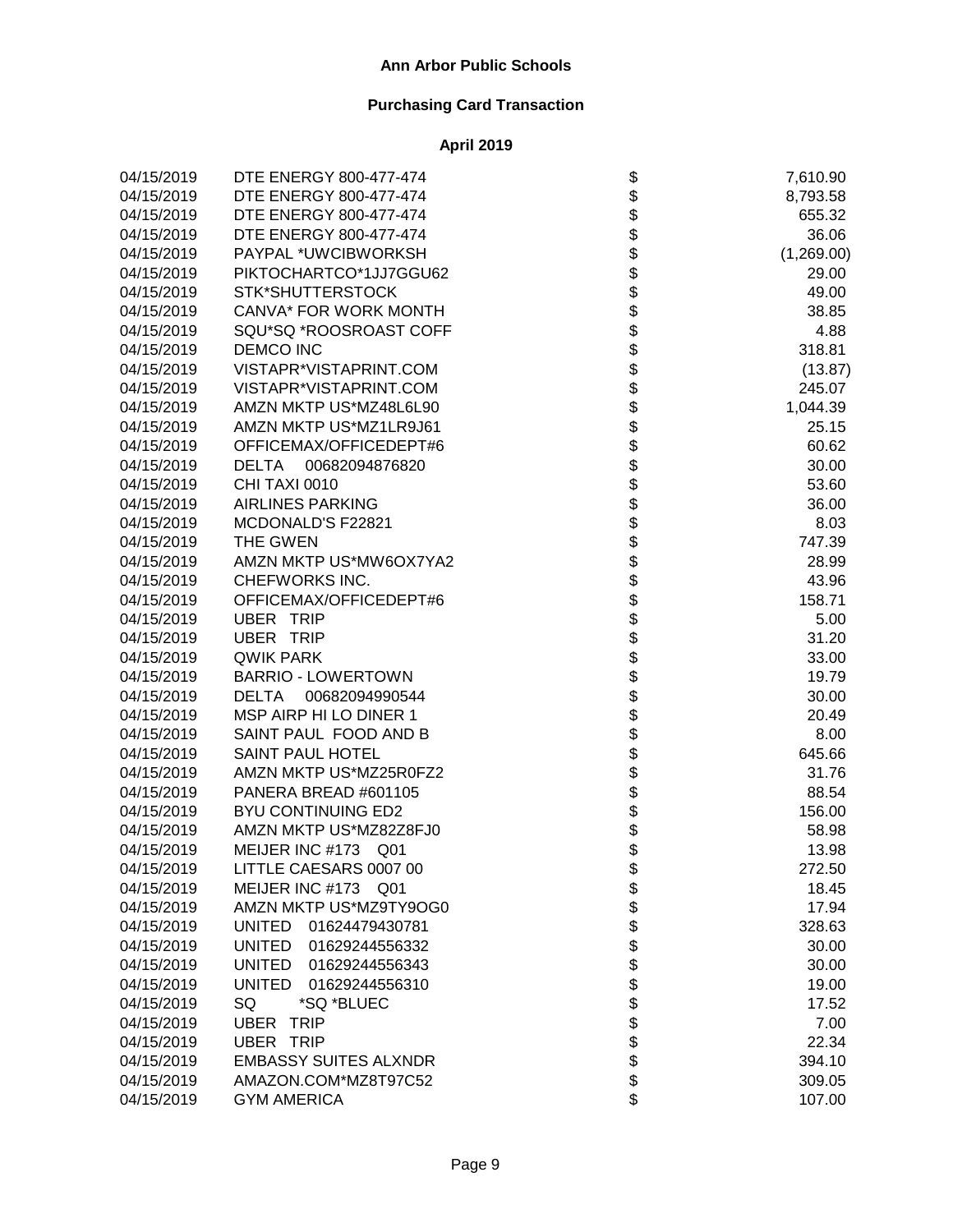| 04/15/2019 | <b>QUILL CORPORATION</b>       | \$                           | 66.28      |
|------------|--------------------------------|------------------------------|------------|
| 04/15/2019 | <b>QUILL CORPORATION</b>       |                              | 104.97     |
| 04/15/2019 | OFFICEMAX/OFFICEDEPT#6         |                              | 75.30      |
| 04/15/2019 | <b>MENTIMETER</b>              |                              | 83.88      |
| 04/15/2019 | AMAZON.COM*MZ4LH3J31           |                              | 56.99      |
| 04/15/2019 | AMAZON.COM*MZ1ID0O02           |                              | 65.92      |
| 04/15/2019 | AMZN MKTP US*MZ9941Z11         |                              | 53.60      |
| 04/15/2019 | AMZN MKTP US*MZ5EG4N71         |                              | 101.94     |
| 04/15/2019 | MARCOS PIZZA-1056              |                              | 68.50      |
| 04/15/2019 | <b>MENARDS ANN ARBOR MI</b>    |                              | 798.34     |
| 04/16/2019 | <b>UNION STATION HOTEL</b>     |                              | 804.00     |
| 04/16/2019 | <b>UNION STATION HOTEL</b>     |                              | 804.00     |
| 04/16/2019 | PAYPAL *TEMPLATENET            |                              | 9.99       |
| 04/16/2019 | DELTA<br>00615110723345        |                              | 14.99      |
| 04/16/2019 | <b>DELTA</b><br>00623671933360 |                              | 11.20      |
| 04/16/2019 | WILDLIFE SERVICES OF M         |                              | 465.00     |
| 04/16/2019 | WILDLIFE SERVICES OF M         |                              | 140.00     |
| 04/16/2019 | AMZN MKTP US*MZ31Z4N80         |                              | 15.58      |
| 04/16/2019 | AMAZON.COM*MZ32O9A11           |                              | 55.86      |
| 04/16/2019 | <b>MADISON ELECTRIC COMPA</b>  |                              | 5.83       |
| 04/16/2019 | BARNES&NOBLE.COM-BN            |                              | 1,261.67   |
| 04/16/2019 | KROGER #688                    |                              | 7.40       |
| 04/16/2019 | AMZN MKTP US*MZ2J66NV0         |                              | 21.77      |
| 04/16/2019 | AMZN MKTP US*MZ2J66NV0         |                              | 10.59      |
| 04/16/2019 | <b>STAPLES</b><br>00115642     |                              | 21.48      |
| 04/16/2019 | YOUNG SUPPLY CO - ANN          |                              | 152.80     |
| 04/16/2019 | <b>CURRENT ELECTRIC MOTOR</b>  |                              | 440.00     |
| 04/16/2019 | <b>GRAINGER</b>                |                              | 17.83      |
| 04/17/2019 | <b>DEVINEMEDICAL</b>           |                              | 2,692.53   |
| 04/17/2019 | VISTAPR*VISTAPRINT.COM         |                              | 47.99      |
| 04/17/2019 | COTTAGE INN PIZZA - AN         |                              | 37.42      |
| 04/17/2019 | YOUNG SUPPLY CO - ANN          |                              | 138.20     |
| 04/17/2019 | PANERA BREAD #600874           |                              | 29.98      |
| 04/17/2019 | INT*IN *IDENT-A-KID SR         |                              | (3,590.50) |
| 04/17/2019 | WASHTENAW CO ENVRMTL H         |                              | 281.00     |
| 04/17/2019 | <b>MADISON ELECTRIC COMPA</b>  |                              | (302.46)   |
| 04/17/2019 | MEIJER INC #64<br>Q01          | \$                           | 76.78      |
| 04/17/2019 | NATIONAL ENERGY CONTRO         |                              | 698.78     |
| 04/17/2019 | <b>CUSTOMINK LLC</b>           |                              | 67.07      |
| 04/17/2019 | OFFICEMAX/OFFICEDEPT#6         |                              | 101.11     |
| 04/18/2019 | PANERA BREAD #600874           |                              | 44.89      |
| 04/18/2019 | USPS KIOSK 2502809553          |                              | 22.00      |
| 04/18/2019 | OFFICEMAX/OFFICEDEPT#6         |                              | 256.47     |
| 04/18/2019 | METRO DELIVERY INC             |                              | 30.24      |
| 04/18/2019 | OFFICEMAX/OFFICEDEPT#6         |                              | 38.86      |
| 04/18/2019 | LITTLE CAESARS 0007 00         | \$\$\$\$\$\$\$\$\$\$\$\$\$\$ | (272.50)   |
| 04/18/2019 | LITTLE CAESARS 0007 00         |                              | 252.50     |
| 04/18/2019 | <b>SWEETWATER SOUND</b>        |                              | 24.00      |
| 04/18/2019 | MADISON ELECTRIC COMPA         |                              | 367.22     |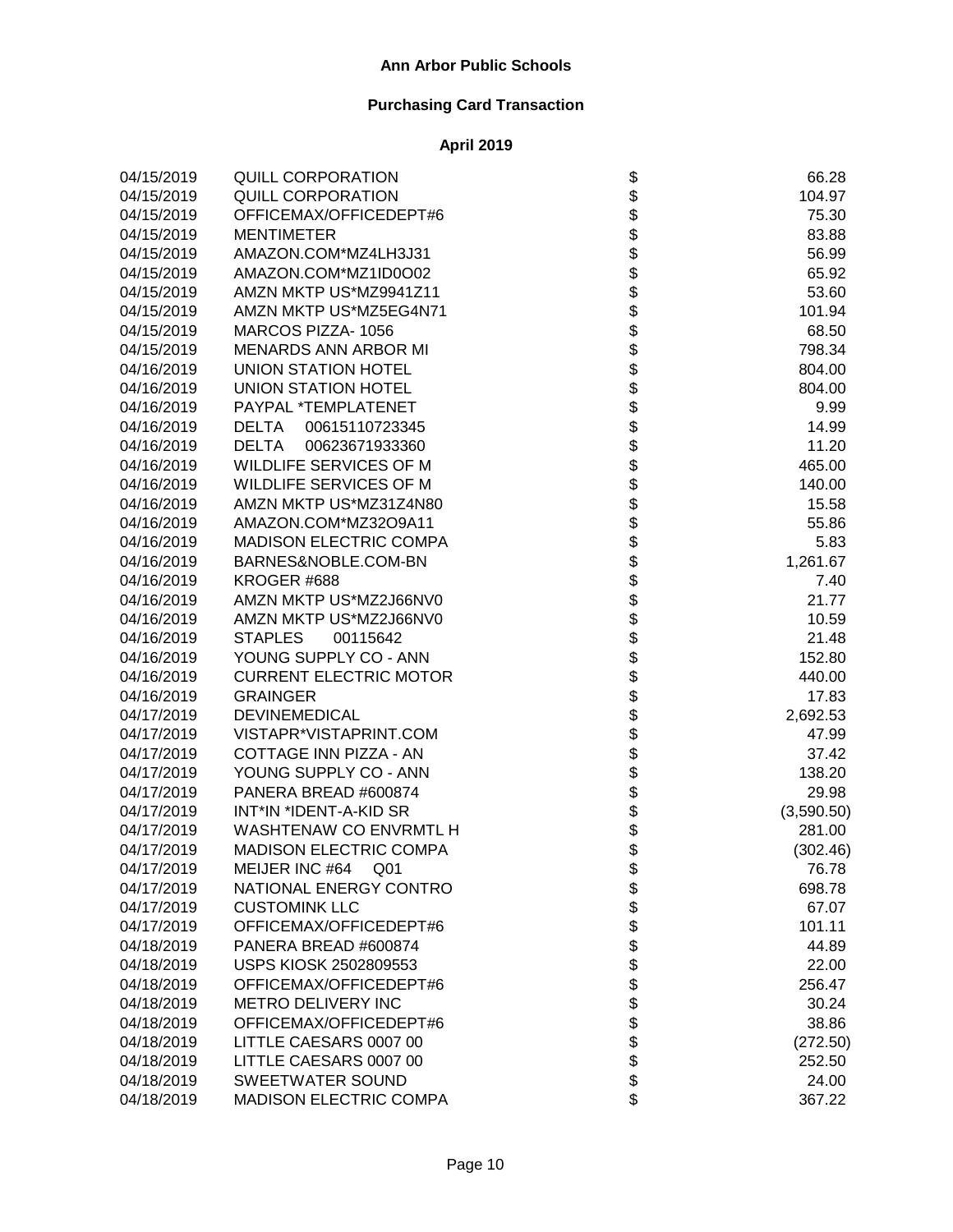| 04/18/2019 | <b>MAGNATAGVISIBLESYSTEMS</b>  |                                     | (29.67)   |
|------------|--------------------------------|-------------------------------------|-----------|
| 04/18/2019 | <b>SQUARE</b><br>*SQ *KOSMO    |                                     | 34.77     |
| 04/18/2019 | <b>CROWN AWARDS INC</b>        |                                     | 110.04    |
| 04/18/2019 | <b>STADIUM HARDWARE</b>        |                                     | 40.96     |
| 04/19/2019 | 00623681289243<br><b>DELTA</b> |                                     | 386.60    |
| 04/19/2019 | <b>DELTA</b><br>00623681289254 |                                     | 386.60    |
| 04/19/2019 | <b>WILSONLANGU</b>             |                                     | 867.00    |
| 04/19/2019 | <b>DELTA</b><br>00623681289232 |                                     | 386.60    |
| 04/19/2019 | SQ<br>*SQ *UWC U               |                                     | 950.00    |
| 04/19/2019 | SHERATON ANN ARBOR HOT         |                                     | 767.34    |
| 04/19/2019 | PANERA BREAD #600874           |                                     | 43.18     |
| 04/19/2019 | BEHLER YOUNG COMPANY A         |                                     | 2,637.61  |
| 04/19/2019 | <b>MARRIOTT ANAHEIM</b>        |                                     | 1,057.32  |
| 04/19/2019 | <b>MARRIOTT ANAHEIM</b>        |                                     | 1,057.32  |
| 04/19/2019 | <b>MARRIOTT ANAHEIM</b>        |                                     | 1,057.32  |
| 04/19/2019 | <b>MARRIOTT ANAHEIM</b>        |                                     | 1,057.32  |
| 04/19/2019 | <b>MARRIOTT ANAHEIM</b>        |                                     | 1,057.32  |
| 04/19/2019 | <b>ISTE CONFERENCE</b>         |                                     | 595.00    |
| 04/19/2019 | <b>ISTE CONFERENCE</b>         |                                     | 450.00    |
| 04/19/2019 | <b>HUNGRY HOWIES 577</b>       |                                     | 41.99     |
| 04/19/2019 | AMZN MKTP US*MZ6XE8PW1         |                                     | 180.49    |
| 04/19/2019 | PAYPAL *MEMSPA                 |                                     | 299.00    |
| 04/19/2019 | SQU*SQ *ROOSROAST COFF         |                                     | 26.00     |
| 04/19/2019 | AMZN MKTP US*MZ9XP3090         |                                     | 86.53     |
| 04/19/2019 | <b>CARPENTER BROS HAR</b>      |                                     | 57.94     |
| 04/19/2019 | LOWES #01750*                  | ֍֎֍֍֍֍֍֍֍֍֍֍֍֍֍֍֍֍֍֍֍֍֍֍֍֍֍֍֍֍֍֍֍֍֍ | 6.66      |
| 04/19/2019 | PARTY CITY 4111                |                                     | 2.00      |
| 04/19/2019 | <b>MADISON ELECTRIC COMPA</b>  |                                     | 75.22     |
| 04/19/2019 | <b>MADISON ELECTRIC COMPA</b>  |                                     | 209.85    |
| 04/19/2019 | KROGER #688                    |                                     | 30.00     |
| 04/19/2019 | INT*IN *ENCHANTED FLOR         |                                     | 79.94     |
| 04/19/2019 | INT*IN *ENCHANTED FLOR         |                                     | 3.60      |
| 04/19/2019 | AMZN MKTP US*MZ5O103C2         |                                     | 67.92     |
| 04/19/2019 | AMAZON.COM*MZ7128080           |                                     | 131.40    |
| 04/22/2019 | <b>CITY OF ANN ARBOR</b>       |                                     | 20,167.05 |
| 04/22/2019 | DTE ENERGY 800-477-474         |                                     | 2,446.01  |
| 04/22/2019 | DTE ENERGY 800-477-474         | Φ                                   | 4,452.08  |
| 04/22/2019 | DTE ENERGY 800-477-474         |                                     | 2,543.32  |
| 04/22/2019 | DTE ENERGY 800-477-474         |                                     | 2,446.01  |
| 04/22/2019 | DTE ENERGY 800-477-474         |                                     | 245.30    |
| 04/22/2019 | DTE ENERGY 800-477-474         |                                     | 5,465.00  |
| 04/22/2019 | DTE ENERGY 800-477-474         |                                     | 2,850.22  |
| 04/22/2019 | DTE ENERGY 800-477-474         |                                     | 160.24    |
| 04/22/2019 | DTE ENERGY 800-477-474         |                                     | 35,621.11 |
| 04/22/2019 | DTE ENERGY 800-477-474         |                                     | 5,178.16  |
| 04/22/2019 | DTE ENERGY 800-477-474         | <b>88888888888</b>                  | 2,633.12  |
| 04/22/2019 | DTE ENERGY 800-477-474         |                                     | 6,454.02  |
| 04/22/2019 | <b>BUSCH'S #1035</b>           |                                     | 63.16     |
| 04/22/2019 | <b>LAWYERS WEEKLY SUBSCRI</b>  | \$                                  | 369.00    |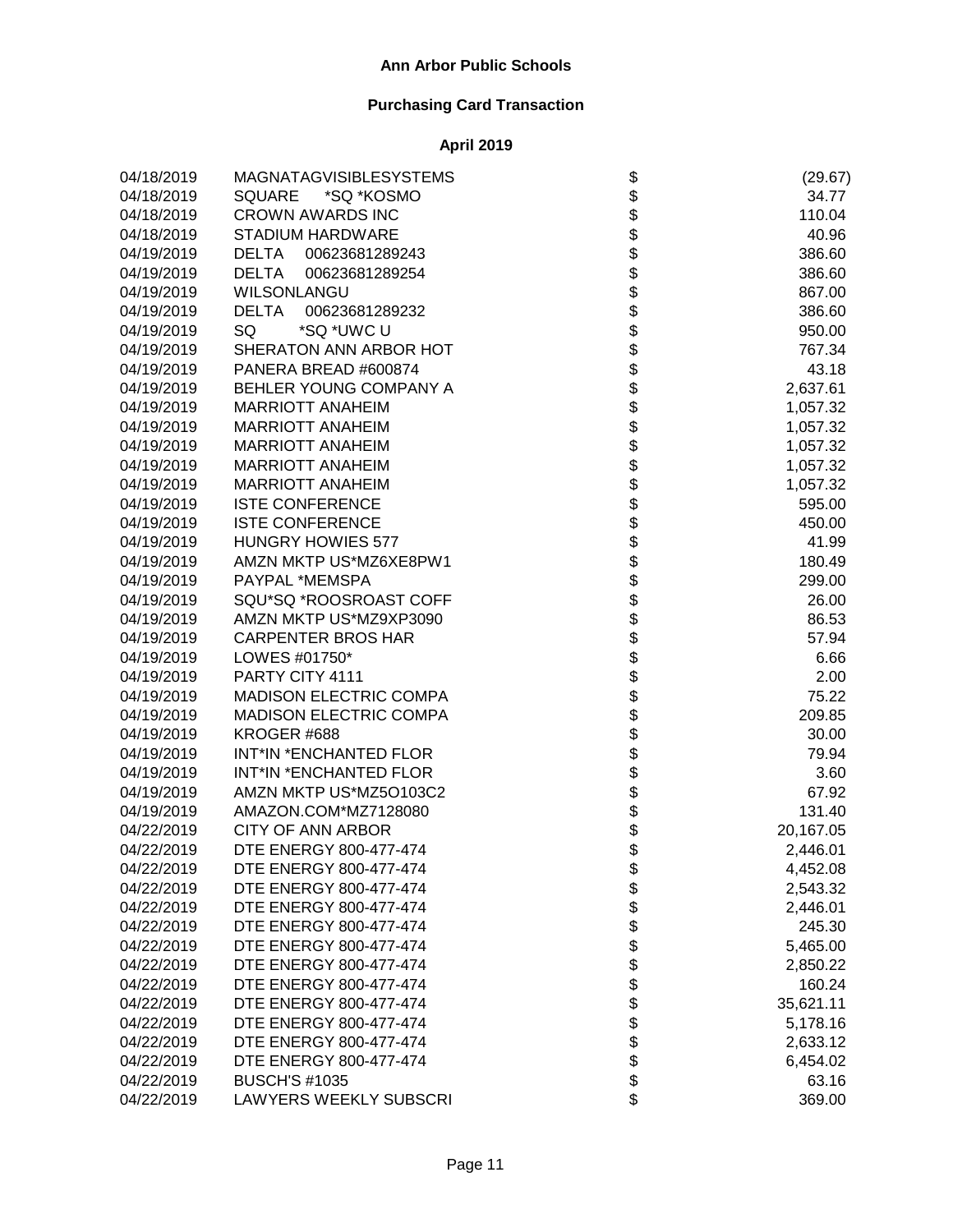| 04/22/2019 | THE HOME DEPOT #2721              | \$                            | 175.87 |
|------------|-----------------------------------|-------------------------------|--------|
| 04/22/2019 | AMAZON.COM*MZ3YS3XV0              |                               | 335.44 |
| 04/22/2019 | THE LOOKING GLASS INN             |                               | 318.83 |
| 04/22/2019 | AMZN MKTP US*MZ2VI85V1            |                               | 140.48 |
| 04/22/2019 | <b>SSI*SCHOOL SPECIALTY</b>       |                               | 196.74 |
| 04/22/2019 | MAILCHIMP *MONTHLY                |                               | 165.00 |
| 04/22/2019 | <b>DICK'S CLOTHING&amp;SPORTI</b> |                               | 39.98  |
| 04/22/2019 | MEIJER INC #173 Q01               |                               | 36.17  |
| 04/22/2019 | OFFICEMAX/OFFICEDEPT#6            |                               | 5.99   |
| 04/22/2019 | OFFICEMAX/OFFICEDEPT#6            |                               | 103.09 |
| 04/22/2019 | QUILL CORPORATION                 |                               | 338.57 |
| 04/22/2019 | OFFICEMAX/OFFICEDEPT#6            |                               | 9.69   |
| 04/22/2019 | USPS PO 2502800106                |                               | 15.70  |
| 04/22/2019 | RPS ANN ARBOR-PASSPQ02            |                               | 1.35   |
| 04/22/2019 | AMZN MKTP US*MZ1CV1P50            |                               | 93.38  |
| 04/22/2019 | <b>SIGNUPGENIUS</b>               |                               | 49.99  |
| 04/22/2019 | AMAZON.COM*MZ5FO2G00              |                               | 79.75  |
| 04/22/2019 | AMZN MKTP US*MZ19I9E82            |                               | 60.85  |
| 04/22/2019 | AMZN MKTP US*MZ2PM0MY1            |                               | 38.94  |
| 04/22/2019 | AMZN MKTP US*MZ3G38G50            |                               | 37.99  |
| 04/22/2019 | AMAZON.COM*MZ4C95XY0              |                               | 133.61 |
| 04/22/2019 | <b>CAPP USA</b>                   |                               | 159.48 |
| 04/22/2019 | <b>GRAINGER</b>                   |                               | 54.54  |
| 04/22/2019 | <b>GRAINGER</b>                   |                               | 19.44  |
| 04/22/2019 | BEHLER YOUNG COMPANY A            |                               | 66.09  |
| 04/22/2019 | BEHLER YOUNG COMPANY A            | ֍֍֍֍֍֍֍֍֍֍֍֍֍֍֍֍֍֍֍֍֍֍֍֍֍֍֍֍֍ | 207.70 |
| 04/22/2019 | <b>DELTA</b><br>00623688329121    |                               | 276.60 |
| 04/23/2019 | FIRST FOR INSPIRATION             |                               | 400.00 |
| 04/23/2019 | INT*IN *DUMMIES ON THE            |                               | 45.00  |
| 04/23/2019 | SOCCER WORLD(BRIGHTON)            |                               | 199.98 |
| 04/23/2019 | <b>BLAKE TRANSIT CENTER</b>       |                               | 150.00 |
| 04/23/2019 | USPS PO 2502810107                |                               | 220.00 |
| 04/23/2019 | FIVE BELOW 599                    | \$\$\$\$                      | 30.00  |
| 04/23/2019 | AMAZON.COM*MZ6ND7BA1              |                               | 39.40  |
| 04/23/2019 | PANERA BREAD #600874              |                               | 91.97  |
| 04/23/2019 | <b>STADIUM HARDWARE</b>           |                               | 24.25  |
| 04/23/2019 | TOTALLYPROMOTIONAL.COM            | P                             | 161.12 |
| 04/24/2019 | AMZN MKTP US*MZ6X825I0            |                               | 13.50  |
| 04/24/2019 | SHERATON ANN ARBOR HOT            |                               | 84.42  |
| 04/24/2019 | CANVA* 02303-7627587              |                               | 10.00  |
| 04/24/2019 | <b>MSBO</b>                       |                               | 360.00 |
| 04/24/2019 | <b>MFASCO HEALTH &amp; SAFETY</b> |                               | 40.95  |
| 04/24/2019 | <b>DEMCO INC</b>                  |                               | 227.79 |
| 04/24/2019 | AUTOGRAPH COLLECTION H            |                               | 261.00 |
| 04/24/2019 | STADIUM HARDWARE                  | <b>88888888888</b>            | 9.96   |
| 04/24/2019 | AMZN MKTP US*MZ5M47HB0            |                               | 356.51 |
| 04/24/2019 | OFFICEMAX/OFFICEDEPT#6            |                               | 61.11  |
| 04/24/2019 | COTTAGE INN PIZZA - AN            |                               | 29.97  |
| 04/24/2019 | LITTLE CAESARS 0007 00            | \$                            | 14.30  |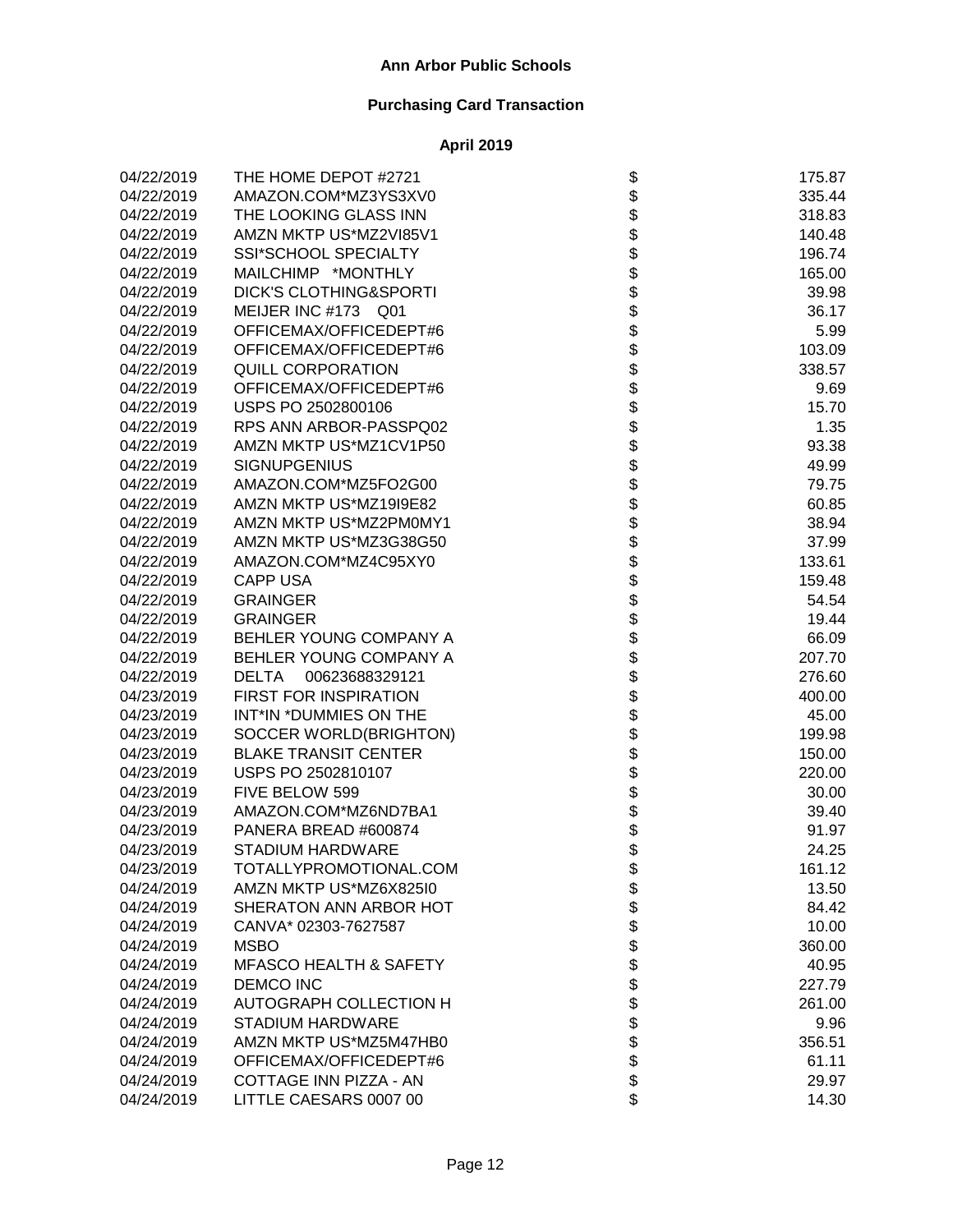| 04/24/2019 | MEIJER INC #173<br>Q <sub>01</sub> |                              | 12.68    |
|------------|------------------------------------|------------------------------|----------|
| 04/24/2019 | MEIJER INC #173 Q01                |                              | 216.97   |
| 04/24/2019 | TARGET<br>00006346                 |                              | 203.80   |
| 04/24/2019 | LITTLE CAESARS 0007 00             |                              | 37.43    |
| 04/24/2019 | TARGET.COM *                       |                              | (8.71)   |
| 04/24/2019 | AMZN MKTP US*MZ9IE98H1             |                              | 147.96   |
| 04/24/2019 | AMAZON.COM*MZ5BW25S0               |                              | 52.99    |
| 04/24/2019 | DOWNTOWN HOME AND GARD             |                              | 80.94    |
| 04/24/2019 | <b>MADISON ELECTRIC COMPA</b>      |                              | 298.00   |
| 04/24/2019 | MADISON ELECTRIC COMPA             |                              | 483.42   |
| 04/24/2019 | DELTA<br>00623688574390            |                              | 342.60   |
| 04/24/2019 | PANERA BREAD #600876               |                              | 257.91   |
| 04/24/2019 | TARGET<br>00006346                 |                              | 68.72    |
| 04/24/2019 | AMZN MKTP US*MZ2AH91U2             |                              | 38.96    |
| 04/24/2019 | OFFICEMAX/OFFICEDEPT#6             |                              | 24.28    |
| 04/24/2019 | <b>CLARK HILL PLC</b>              |                              | 150.00   |
| 04/24/2019 | MEIJER INC #64<br>Q <sub>01</sub>  |                              | 7.99     |
| 04/24/2019 | THE HOME DEPOT #2721               |                              | 14.90    |
| 04/24/2019 | NATIONAL ENERGY CONTRO             |                              | 479.67   |
| 04/24/2019 | THERMALNETICS, INC.                |                              | 116.00   |
| 04/24/2019 | THERMALNETICS, INC.                |                              | 61.92    |
| 04/24/2019 | <b>GRAINGER</b>                    |                              | 289.80   |
| 04/24/2019 | YOUNG SUPPLY CO - ANN              |                              | 30.20    |
| 04/24/2019 | BEHLER YOUNG COMPANY A             |                              | 4.44     |
| 04/25/2019 | AMZN MKTP US*MZ6O09HJ0             |                              | 37.99    |
| 04/25/2019 | AMZN MKTP US*MZ5GS9BD0             |                              | 244.83   |
| 04/25/2019 | DELTA 00623685917164               |                              | 416.60   |
| 04/25/2019 | PANERA BREAD #601105               |                              | 53.21    |
| 04/25/2019 | AMZN MKTP US*MZ2YL1Q71             |                              | 13.56    |
| 04/25/2019 | CANVA* 02304-6294928               |                              | 10.00    |
| 04/25/2019 | CKO*WWW.ISTOCKPHOTO.C              |                              | 33.00    |
| 04/25/2019 | <b>DOLLAR BILL COPYING</b>         |                              | 540.64   |
| 04/25/2019 | <b>DOLLAR BILL COPYING</b>         |                              | 98.11    |
| 04/25/2019 | <b>KOLOSSOS PRINTING</b>           |                              | 615.60   |
| 04/25/2019 | PANERA BREAD #600874               |                              | 65.92    |
| 04/25/2019 | <b>BELSON OUTDOORS</b>             |                              | 2,528.68 |
| 04/25/2019 | AMZN MKTP US*MZ6592631             | \$                           | 219.75   |
| 04/25/2019 | AMZN MKTP US*MZ7QH1QQ1             |                              | 439.50   |
| 04/25/2019 | FUJITSU COMPUTER PRODU             |                              | 74.88    |
| 04/25/2019 | QDOBA 2250                         |                              | 260.00   |
| 04/25/2019 | 134 BRAVO BRIARWOOD MA             |                              | 250.28   |
| 04/25/2019 | <b>ACE BARNES HARDWARE</b>         |                              | 90.95    |
| 04/25/2019 | SPEEDWAY 08705 ANN                 |                              | 15.00    |
| 04/25/2019 | SPEEDWAY 08707 ANN                 |                              | 40.00    |
| 04/25/2019 | <b>MISSION POINT RESORT</b>        |                              | 265.50   |
| 04/25/2019 | <b>NAFSA WEB</b>                   | \$\$\$\$\$\$\$\$\$\$\$\$\$\$ | 459.00   |
| 04/25/2019 | <b>ALRO STEEL CORP</b>             |                              | 21.77    |
| 04/25/2019 | <b>ALRO STEEL CORP</b>             |                              | 263.85   |
| 04/25/2019 | JIMMY JOHNS # 90028 -              |                              | 145.97   |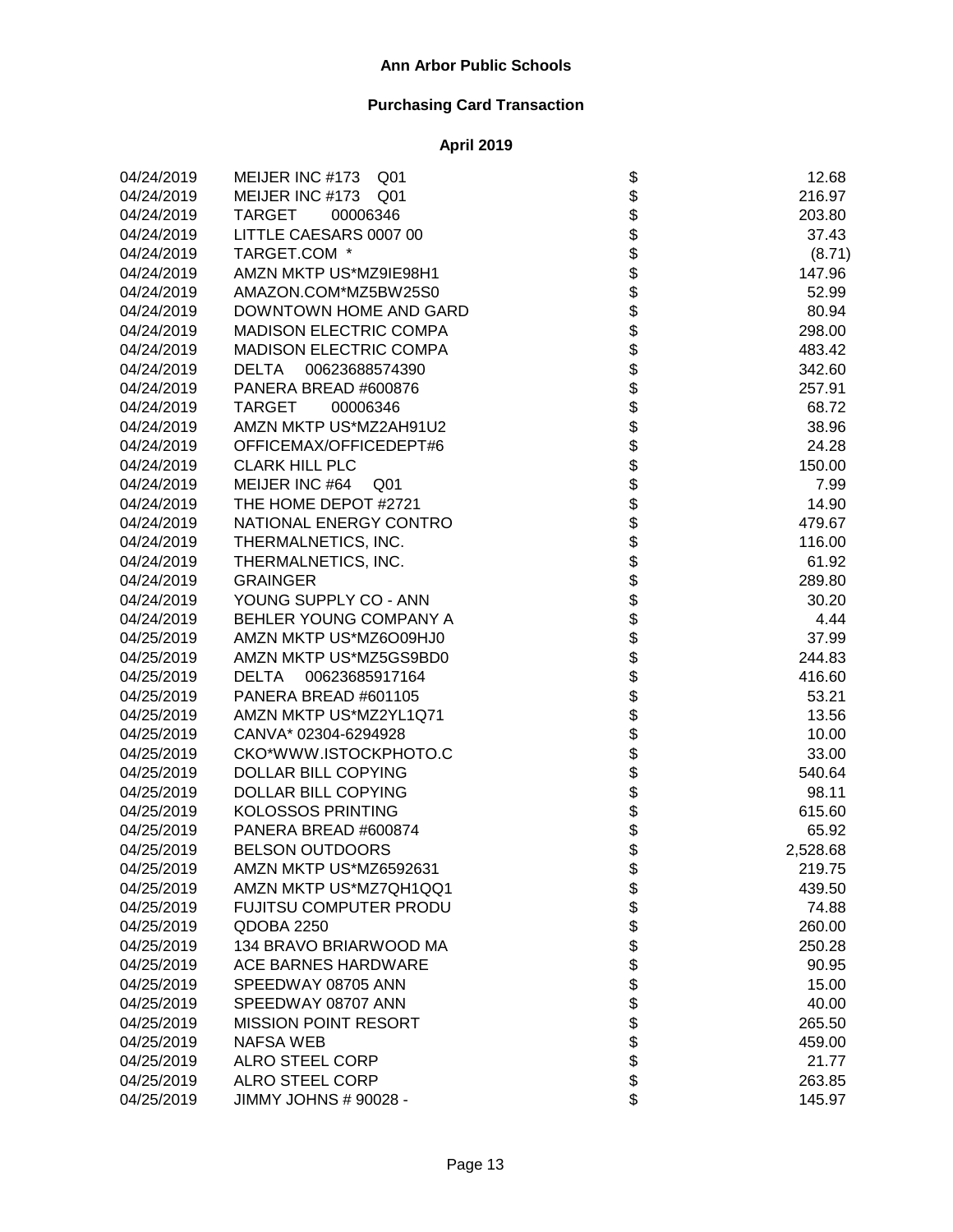| 04/25/2019 | AMZN MKTP US*MZ2T45651             |                   | 29.98    |
|------------|------------------------------------|-------------------|----------|
| 04/25/2019 | THE SESSION ROOM                   |                   | 173.10   |
| 04/25/2019 | <b>MADISON ELECTRIC COMPA</b>      |                   | 298.78   |
| 04/25/2019 | MEIJER INC #173 Q01                |                   | 12.56    |
| 04/25/2019 | <b>STAPLES</b><br>00115642         |                   | 27.70    |
| 04/25/2019 | OFFICEMAX/DEPOT 6048               |                   | 10.48    |
| 04/25/2019 | <b>GRAINGER</b>                    |                   | 58.41    |
| 04/25/2019 | <b>GRAINGER</b>                    |                   | 18.72    |
| 04/25/2019 | AMZN MKTP US*MZ1257H20             |                   | 81.94    |
| 04/25/2019 | AMZN MKTP US*MZ8MU36R1             |                   | 14.98    |
| 04/25/2019 | OFFICEMAX/OFFICEDEPT#6             |                   | 24.34    |
| 04/26/2019 | AMAZON.COM*MZ9E77BX0               |                   | 112.28   |
| 04/26/2019 | AMZN MKTP US*MZ7AD5SX1             |                   | 14.25    |
| 04/26/2019 | PAYPAL *MPHI                       |                   | 1,739.31 |
| 04/26/2019 | PANERA BREAD #600874               |                   | 146.83   |
| 04/26/2019 | AMAZON.COM*MZ6597S51               |                   | 6.28     |
| 04/26/2019 | AMAZON.COM*MZ6597S51               |                   | 113.00   |
| 04/26/2019 | AMAZON.COM*MZ11P5VK2               |                   | 55.65    |
| 04/26/2019 | ARC - MI MADISON HGTS              |                   | 252.00   |
| 04/26/2019 | MEIJER INC #027<br>Q <sub>01</sub> |                   | 376.72   |
| 04/26/2019 | MEIJER INC #027<br>Q <sub>01</sub> |                   | 296.64   |
| 04/26/2019 | MEIJER INC #027<br>Q <sub>01</sub> |                   | 106.86   |
| 04/26/2019 | MEIJER INC #027<br>Q <sub>01</sub> |                   | 349.85   |
| 04/26/2019 | MEIJER INC #027<br>Q <sub>01</sub> |                   | 411.16   |
| 04/26/2019 | MEIJER INC #027<br>Q <sub>01</sub> |                   | 178.18   |
| 04/26/2019 | MEIJER INC #027<br>Q <sub>01</sub> |                   | 37.61    |
| 04/26/2019 | MEIJER INC #027<br>Q <sub>01</sub> |                   | 31.51    |
| 04/26/2019 | <b>MARRIOTT ANN ARBOR</b>          |                   | 2,334.60 |
| 04/26/2019 | BRUEGGERS #3751                    |                   | 23.38    |
| 04/26/2019 | AMZN MKTP US*MZ31Y3VQ2             |                   | 99.95    |
| 04/26/2019 | KROGER #365                        |                   | 57.14    |
| 04/26/2019 | AMAZON.COM*MZ42P3DX1               |                   | 268.89   |
| 04/26/2019 | <b>HUNGRY HOWIES 577</b>           |                   | 54.96    |
| 04/26/2019 | AMZN MKTP US*MZ3RX9VX2             |                   | 306.66   |
| 04/26/2019 | AMAZON.COM*MZ3OD38L0               |                   | 16.68    |
| 04/26/2019 | <b>U-HAUL STATE ST CTR</b>         |                   | 13.57    |
| 04/26/2019 | <b>U-HAUL STATE ST CTR</b>         | \$                | 43.75    |
| 04/26/2019 | OFFICEMAX/OFFICEDEPT#6             |                   | 20.57    |
| 04/26/2019 | OFFICEMAX/OFFICEDEPT#6             |                   | 9.29     |
| 04/26/2019 | <b>BUSCH'S #1035</b>               |                   | 20.66    |
| 04/26/2019 | JIMMY JOHNS # 90016 M              |                   | 100.98   |
| 04/26/2019 | AMZN MKTP US*MZ5ZX38X0             |                   | 27.30    |
| 04/26/2019 | <b>MUSEUM AFRCN AM HI</b>          |                   | 32.00    |
| 04/26/2019 | <b>NAFSA WEB</b>                   |                   | 7.50     |
| 04/26/2019 | POLLY'S #12                        | <b>8888888888</b> | 79.98    |
| 04/26/2019 | <b>GRAND TRAVERSE PIE CO</b>       |                   | 173.32   |
| 04/26/2019 | ALDI 67052                         |                   | 7.98     |
| 04/26/2019 | <b>NSPRA</b>                       |                   | 95.00    |
| 04/26/2019 | SCHOOL-TECH, INC                   | \$                | 94.50    |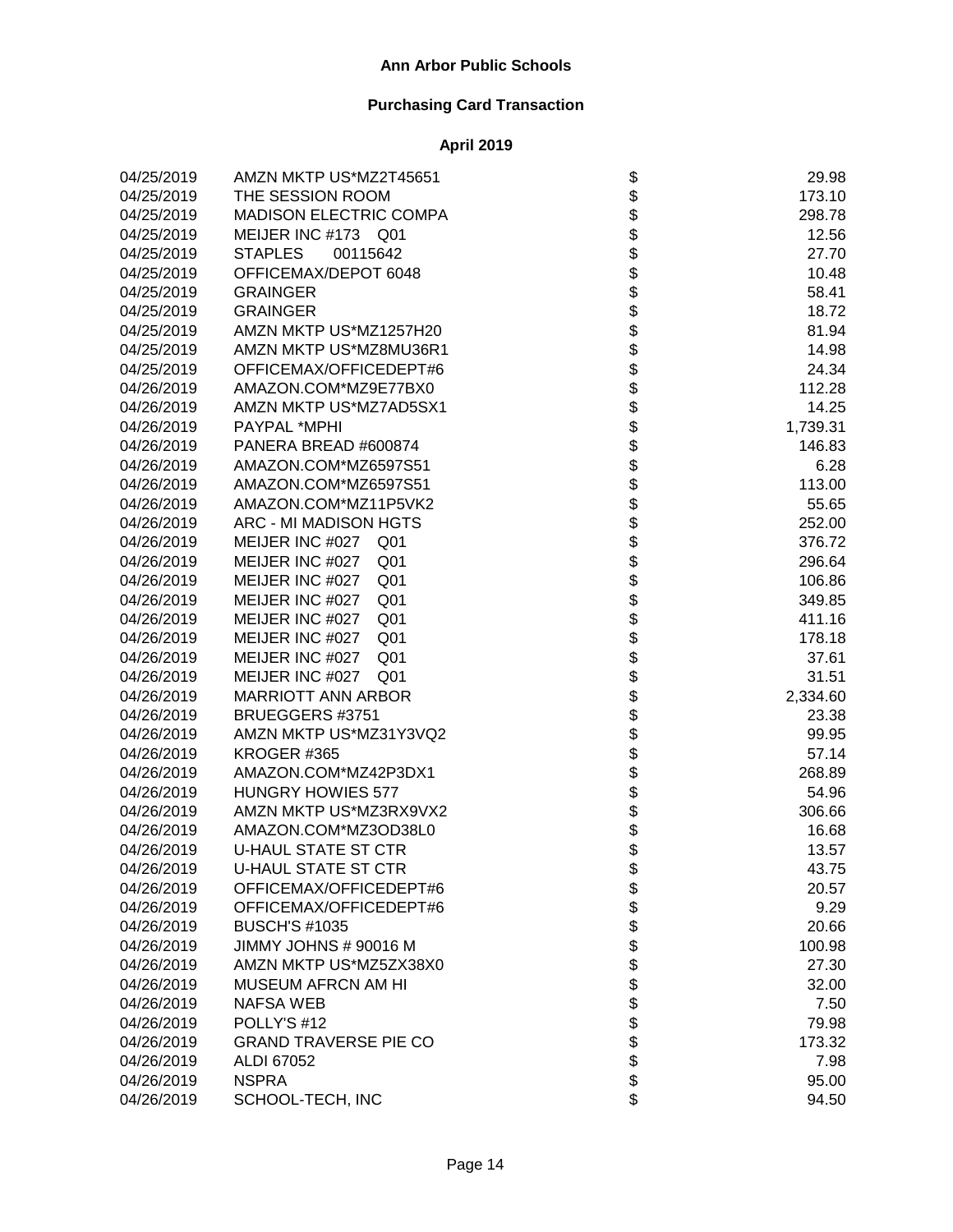| 04/26/2019 | AMAZON.COM*MZ7SS8XE2              | \$                                                                         | 39.77    |
|------------|-----------------------------------|----------------------------------------------------------------------------|----------|
| 04/26/2019 | <b>MADISON ELECTRIC COMPA</b>     |                                                                            | 117.36   |
| 04/26/2019 | OFFICEMAX/OFFICEDEPT#6            |                                                                            | 114.48   |
| 04/26/2019 | LEVELUP*POTBELLY027550            |                                                                            | 88.76    |
| 04/26/2019 | POTBELLY #197                     |                                                                            | 83.74    |
| 04/26/2019 | AMZN MKTP US*MZ59G28I0            |                                                                            | 222.70   |
| 04/26/2019 | AMAZON.COM*MZ9760BR0              |                                                                            | 21.96    |
| 04/26/2019 | BEHLER YOUNG COMPANY A            |                                                                            | 51.08    |
| 04/26/2019 | BEHLER YOUNG COMPANY A            |                                                                            | 1,408.20 |
| 04/26/2019 | <b>STADIUM HARDWARE</b>           |                                                                            | 15.46    |
| 04/26/2019 | WM. G. BOALES ASSOCIAT            |                                                                            | 886.72   |
| 04/26/2019 | AMZN MKTP US*MZ2HY5XW2            |                                                                            | 14.17    |
| 04/26/2019 | AMZN MKTP US*MZ7GJ6SP1            |                                                                            | 18.95    |
| 04/26/2019 | <b>STADIUM HARDWARE</b>           |                                                                            | 30.25    |
| 04/26/2019 | ROCK CONNECTION LANDSC            |                                                                            | 201.00   |
| 04/26/2019 | OFFICEMAX/OFFICEDEPT#6            |                                                                            | 162.47   |
| 04/26/2019 | WASHTENAW CO ENVRMTL H            |                                                                            | 268.00   |
| 04/26/2019 | MEIJER INC #64<br>Q <sub>01</sub> |                                                                            | 861.70   |
| 04/26/2019 | MEIJER INC #64<br>Q <sub>01</sub> |                                                                            | 300.07   |
| 04/29/2019 | TEACHERS COLLEGE WEB C            |                                                                            | 850.00   |
| 04/29/2019 | <b>FAIRFIELD INN &amp; SUITES</b> |                                                                            | 159.43   |
| 04/29/2019 | AMZN MKTP US*MZ8A84610            |                                                                            | 82.49    |
| 04/29/2019 | BUREAU OF EDUCATION AN            |                                                                            | 269.00   |
| 04/29/2019 | <b>MSBO</b>                       |                                                                            | 190.00   |
| 04/29/2019 | MARRIOTT ANN ARBOR                |                                                                            | 270.90   |
| 04/29/2019 | AMZN MKTP US*MZ5OL2B82            | \$\$\$\$\$\$\$\$\$\$\$\$\$\$\$\$\$\$\$\$\$\$\$\$\$\$\$\$\$\$\$\$\$\$\$\$\$ | 37.68    |
| 04/29/2019 | OFFICEMAX/OFFICEDEPT#6            |                                                                            | 16.21    |
| 04/29/2019 | AMAZON.COM*MZ0OI17I1              |                                                                            | 92.14    |
| 04/29/2019 | D J*WALL-ST-JOURNAL               |                                                                            | 19.49    |
| 04/29/2019 | INT*IN *BE OUR GUEST E            |                                                                            | 388.17   |
| 04/29/2019 | AMZN MKTP US*MZ4CX6M62            |                                                                            | 16.65    |
| 04/29/2019 | AMZN MKTP US*MZ5Z05M22            |                                                                            | 12.40    |
| 04/29/2019 | GFS STORE #1973                   | \$                                                                         | 58.93    |
| 04/29/2019 | LITTLE CAESARS 0007 00            |                                                                            | 25.40    |
| 04/29/2019 | COTTAGE INN PIZZA - AN            | \$\$                                                                       | 126.89   |
| 04/29/2019 | <b>SLOW FOOD USA</b>              |                                                                            | 180.00   |
| 04/29/2019 | HAMPTON INN AUBURN HIL            | P                                                                          | 112.82   |
| 04/29/2019 | <b>MENARDS ANN ARBOR MI</b>       |                                                                            | 199.19   |
| 04/29/2019 | OFFICEMAX/OFFICEDEPT#6            |                                                                            | 44.40    |
| 04/29/2019 | USPS PO 2525100130                |                                                                            | 5.40     |
| 04/29/2019 | MHE*MCGRAW-HILL ECOMM             |                                                                            | 203.82   |
| 04/29/2019 | HOMEDEPOT.COM                     |                                                                            | 26.29    |
| 04/29/2019 | THE HOME DEPOT #2721              |                                                                            | 72.69    |
| 04/29/2019 | LEVELUP*POTBELLY027550            |                                                                            | (88.76)  |
| 04/29/2019 | APPLE STORE #R230                 |                                                                            | 99.00    |
| 04/29/2019 | OFFICEMAX/DEPOT 6048              | <b>88888888888</b>                                                         | 83.49    |
| 04/29/2019 | MEIJER INC #64<br>Q <sub>01</sub> |                                                                            | 25.47    |
| 04/29/2019 | AMAZON.COM*MZ9L612V1              |                                                                            | 150.95   |
| 04/29/2019 | <b>SCHOLASTIC EDUCATION</b>       | \$                                                                         | 110.04   |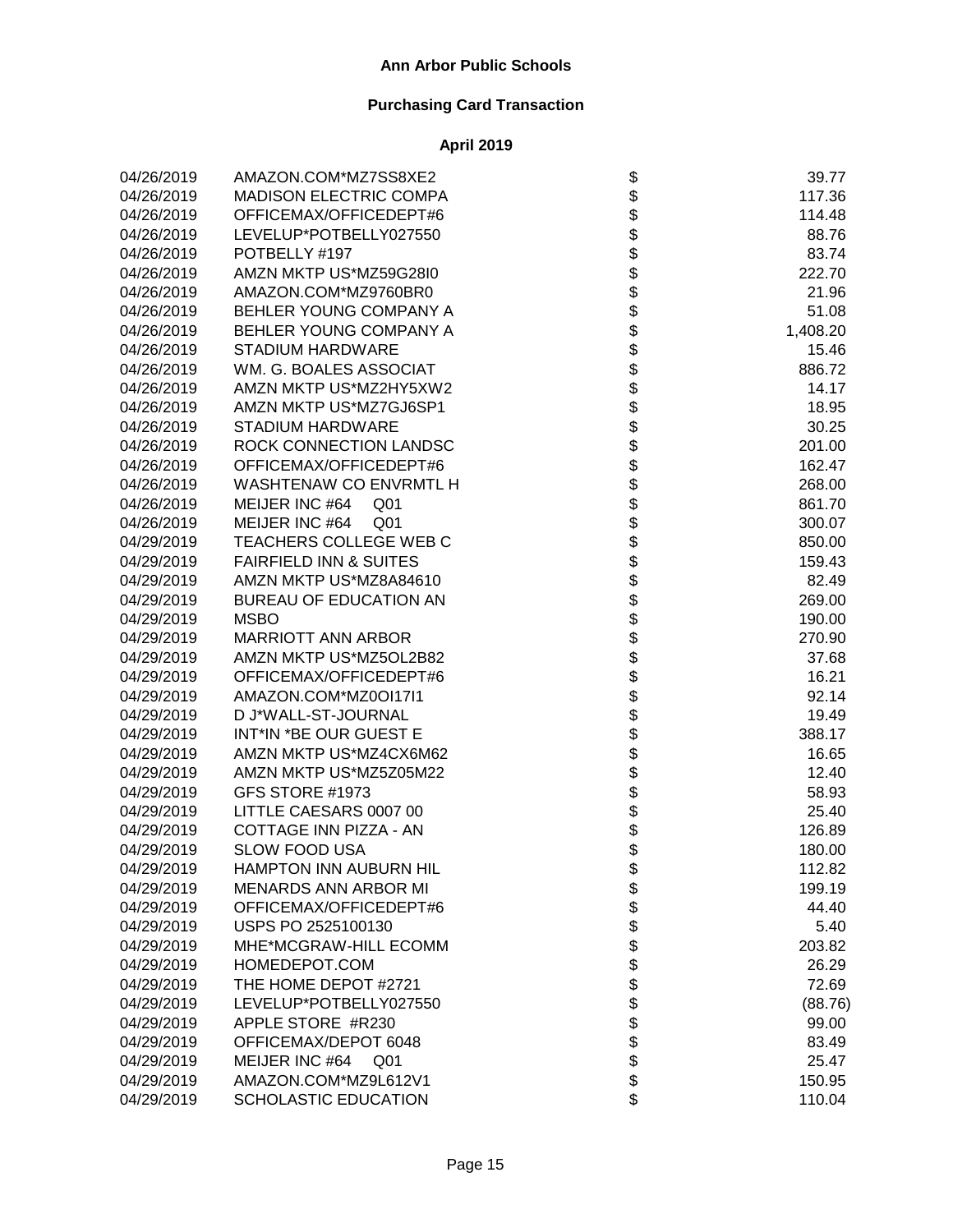| 04/29/2019 | THERMALNETICS, INC.               |                                   | 268.25     |
|------------|-----------------------------------|-----------------------------------|------------|
| 04/29/2019 | NATIONAL ENERGY CONTRO            |                                   | 577.24     |
| 04/29/2019 | AMZN MKTP US*MZ29J0Q10            |                                   | 16.50      |
| 04/29/2019 | AMZN MKTP US*MZ1OJ8522            |                                   | 52.44      |
| 04/29/2019 | AMZN MKTP US*MZ5TS12E1            |                                   | 21.99      |
| 04/29/2019 | OFFICEMAX/OFFICEDEPT#6            |                                   | 37.99      |
| 04/30/2019 | DTE ENERGY 800-477-474            |                                   | 2,606.19   |
| 04/30/2019 | DTE ENERGY 800-477-474            |                                   | 1,907.07   |
| 04/30/2019 | DTE ENERGY 800-477-474            |                                   | 2,657.09   |
| 04/30/2019 | DTE ENERGY 800-477-474            |                                   | 23.00      |
| 04/30/2019 | DTE ENERGY 800-477-474            |                                   | 10,589.14  |
| 04/30/2019 | DTE ENERGY 800-477-474            |                                   | 2,520.85   |
| 04/30/2019 | DTE ENERGY 800-477-474            |                                   | 1,697.48   |
| 04/30/2019 | DTE ENERGY 800-477-474            |                                   | 5,994.07   |
| 04/30/2019 | DTE ENERGY 800-477-474            |                                   | 2,717.36   |
| 04/30/2019 | <b>FLOCABULARY</b>                |                                   | 120.00     |
| 04/30/2019 | <b>BENNY'S FAMILY RESTAUR</b>     |                                   | 74.80      |
| 04/30/2019 | PANERA BREAD #600874              |                                   | 80.32      |
| 04/30/2019 | AMAZON.COM*MZ2BI7761              |                                   | 26.49      |
| 04/30/2019 | AMZN MKTP US*MZ43719M1            |                                   | 371.80     |
| 04/30/2019 | RPS ANN ARBOR - FORQ02            |                                   | 1.20       |
| 04/30/2019 | 00623693516176<br><b>DELTA</b>    |                                   | 221.30     |
| 04/30/2019 | AMZN MKTP US*MZ16699O1            |                                   | 35.97      |
| 04/30/2019 | AMAZON.COM*MZ2FR52X0              |                                   | 40.45      |
| 04/30/2019 | AMAZON.COM*MZ4V529Q1              |                                   | 243.35     |
| 04/30/2019 | <b>MADISON ELECTRIC COMPA</b>     |                                   | 86.20      |
| 04/30/2019 | <b>STADIUM HARDWARE</b>           |                                   | 31.96      |
| 04/30/2019 | SIGNREQUEST.COM                   |                                   | 8.00       |
| 04/30/2019 | <b>ENCORE DATA PRODUCTS I</b>     |                                   | 249.00     |
| 04/30/2019 | MEIJER INC #64<br>Q01             |                                   | 44.13      |
| 04/30/2019 | AMAZON.COM*MZ95P6UY1              |                                   | 39.25      |
| 04/30/2019 | <b>BOILERS CONTROLS &amp; EQU</b> |                                   | 92.83      |
| 04/30/2019 | COTTAGE INN PIZZA - AN            | ֎֎֎֎֎֍֎֎֍֎֎֍֎֎֍֎֍֎֍֎֍֎֎֍֎֍֎֎֍֎֎֍֎ | 54.20      |
|            | <b>Total</b>                      |                                   | 370,351.95 |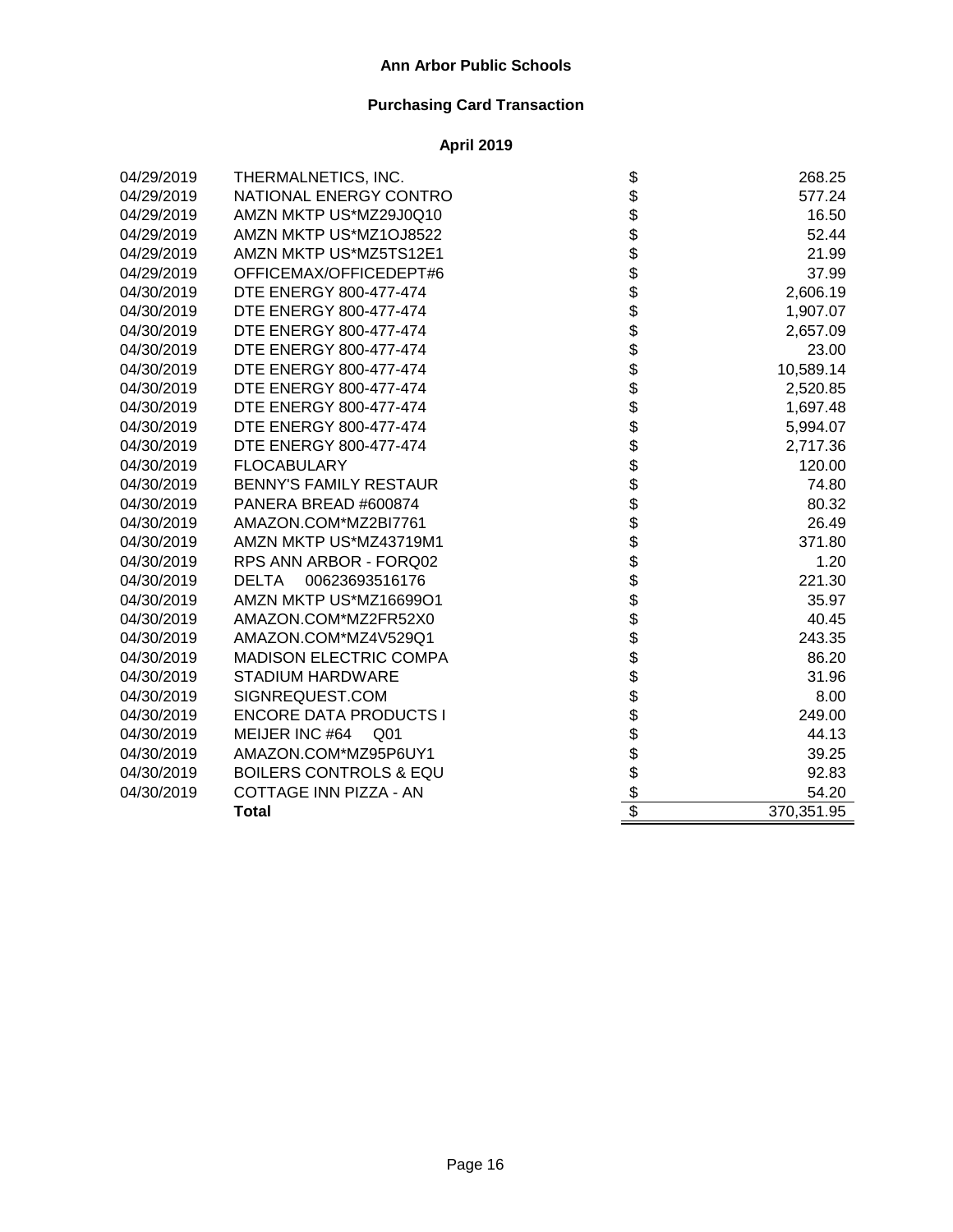# **Purchasing Card Transaction**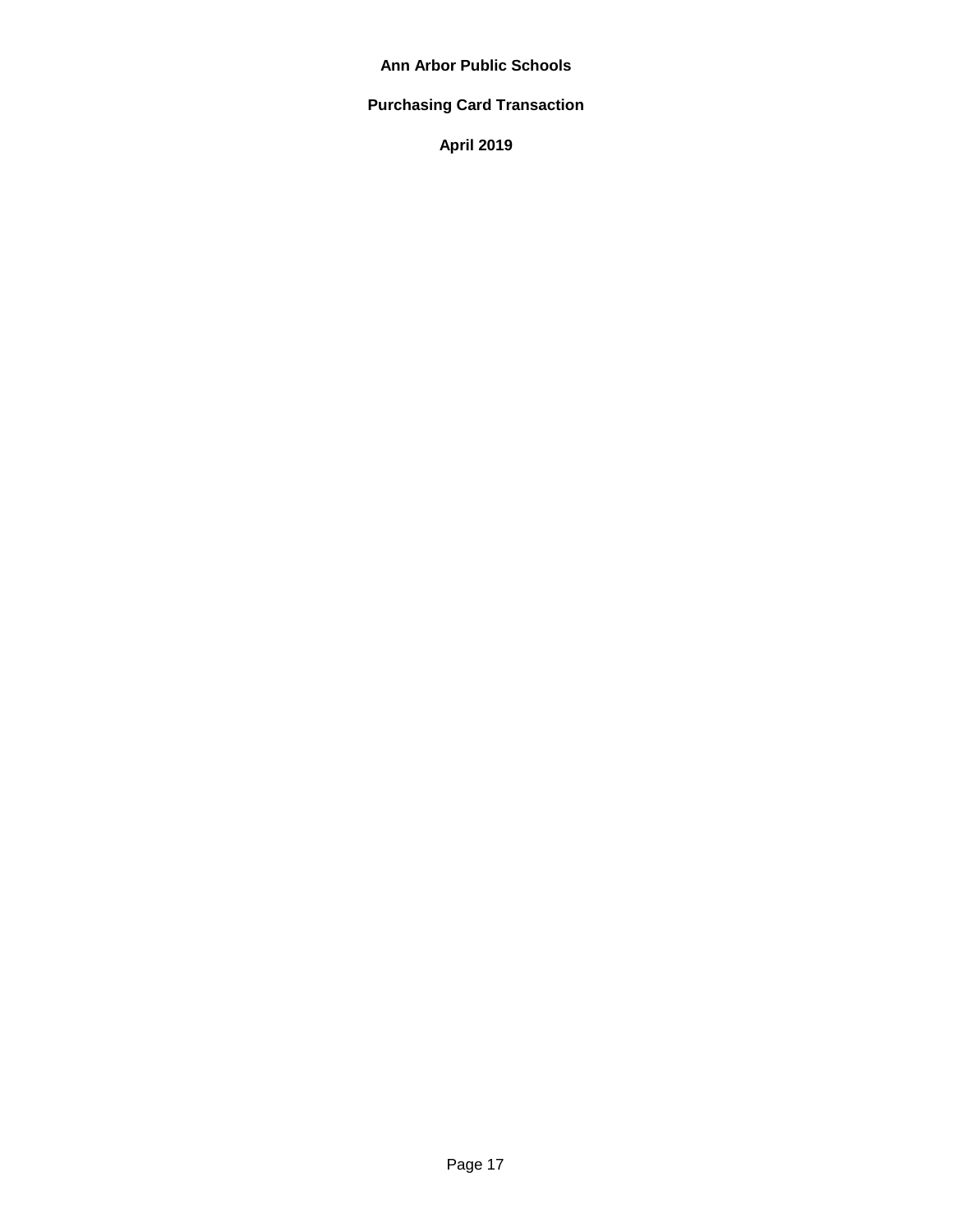# **Purchasing Card Transaction**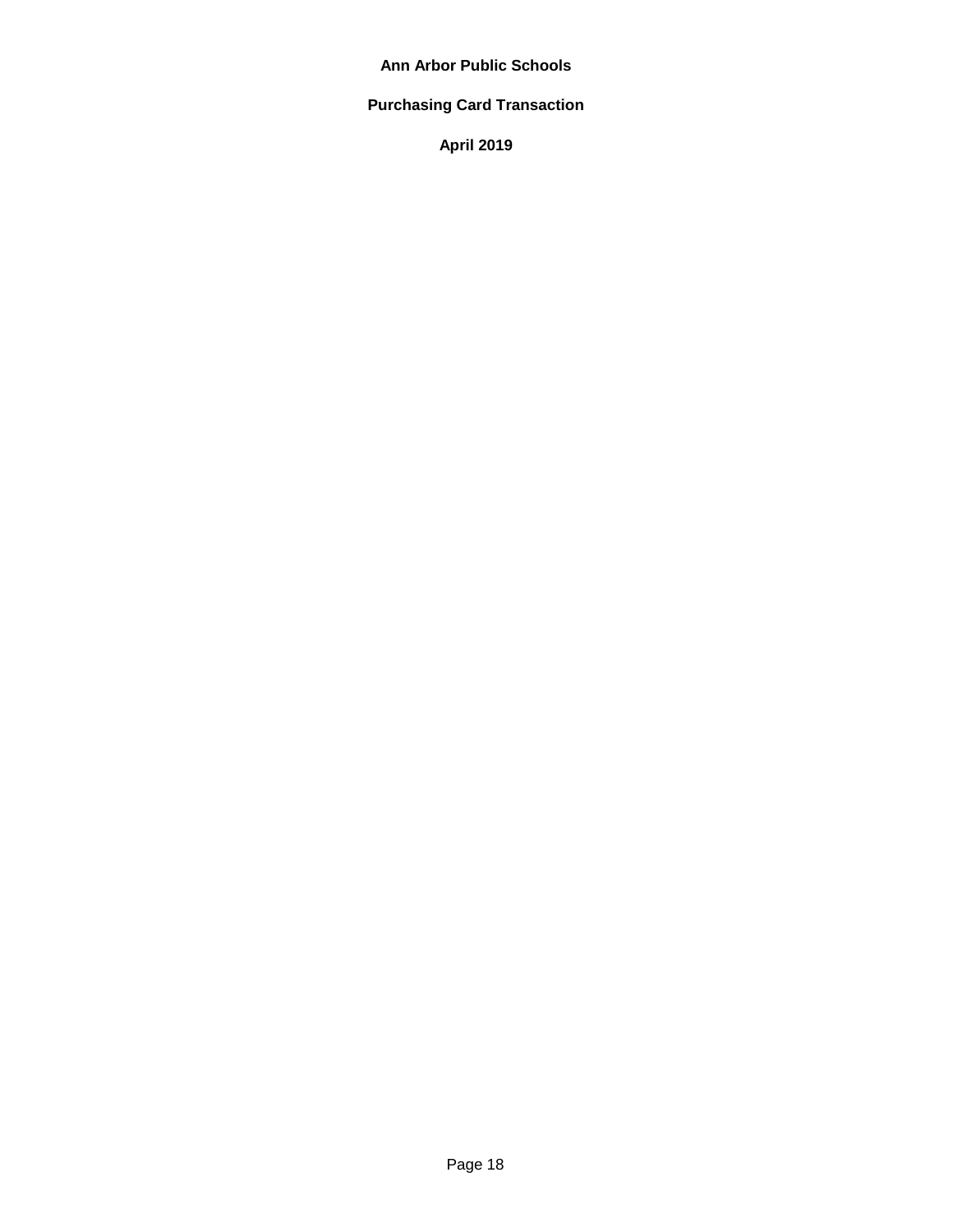# **Purchasing Card Transaction**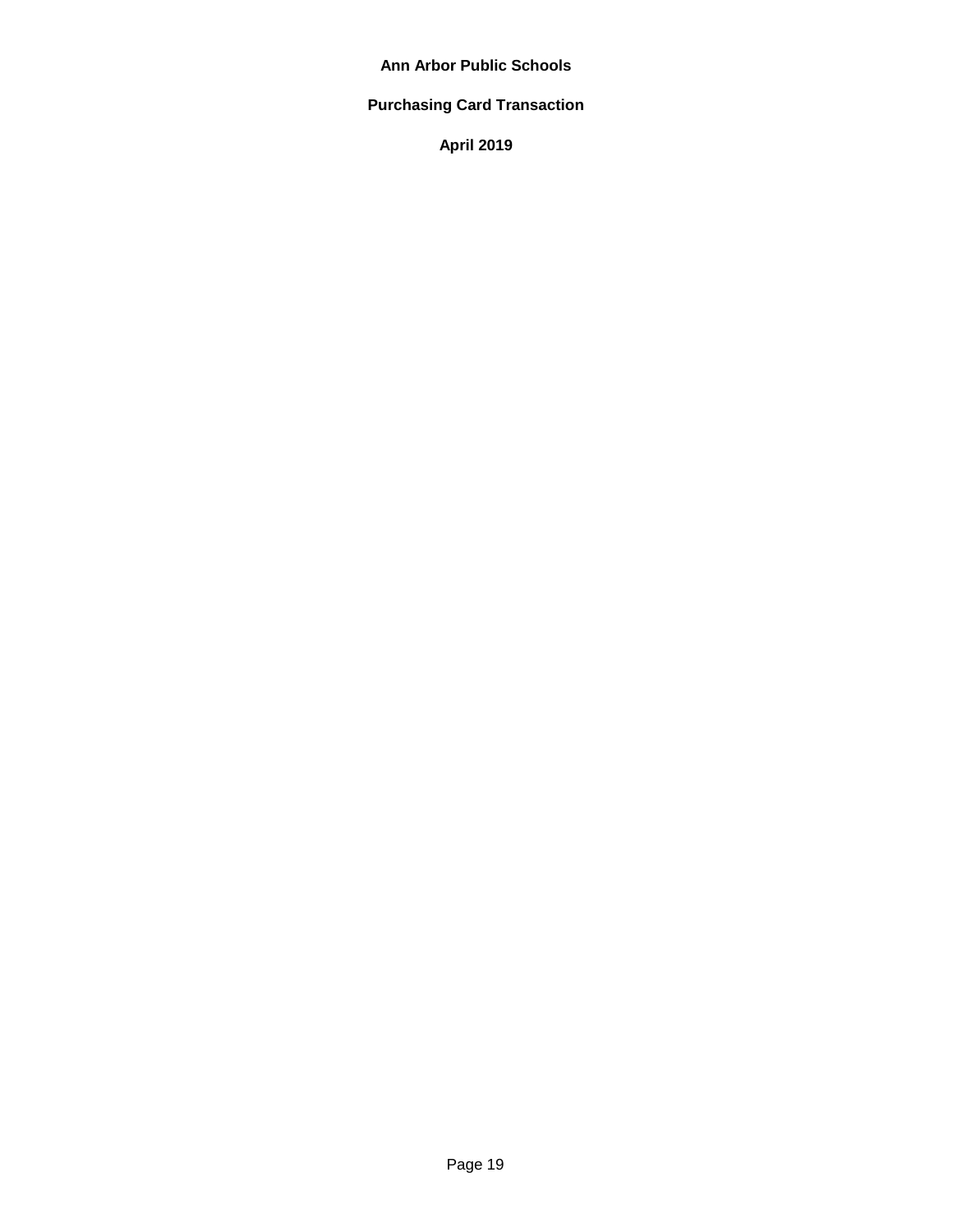# **Purchasing Card Transaction**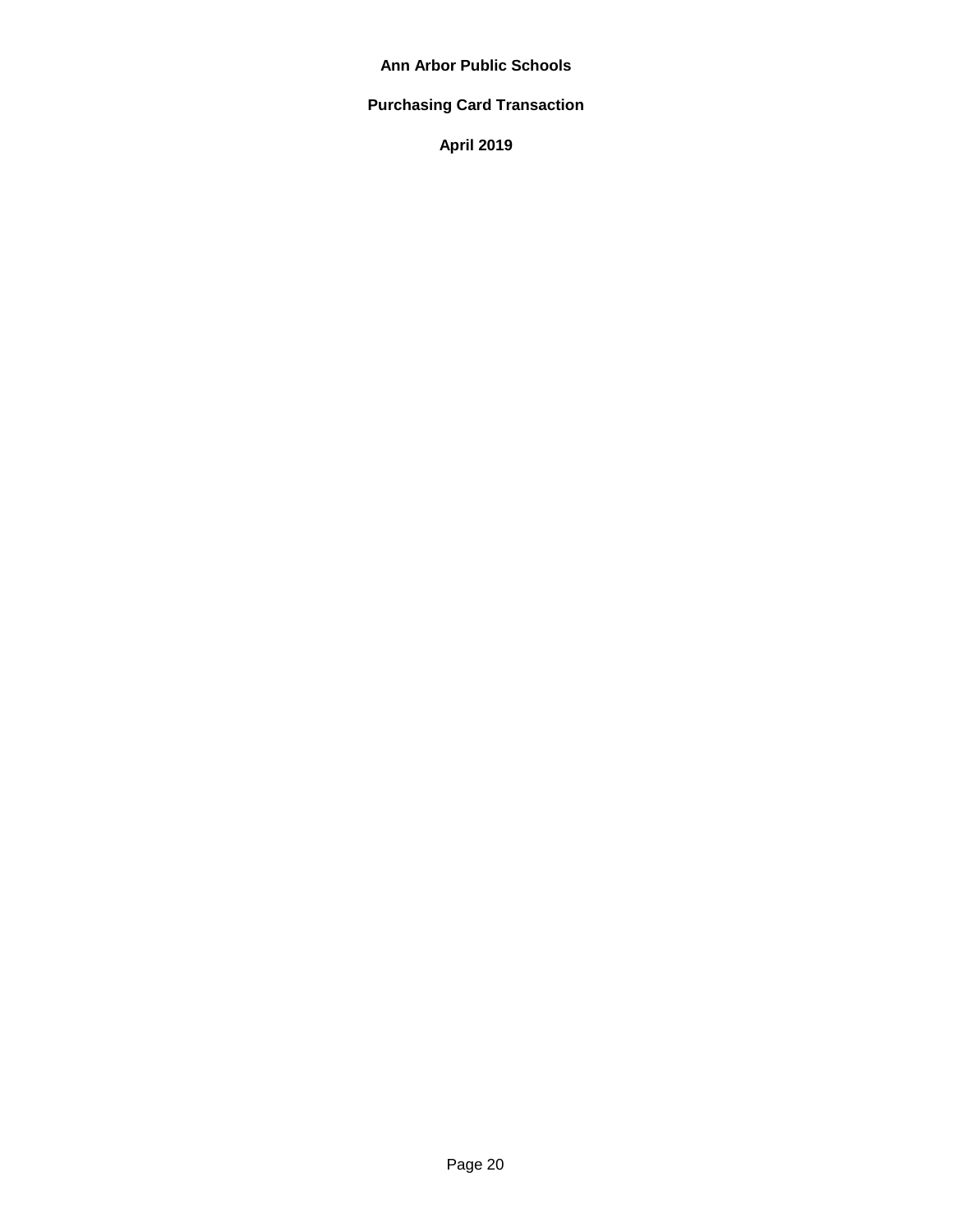# **Purchasing Card Transaction**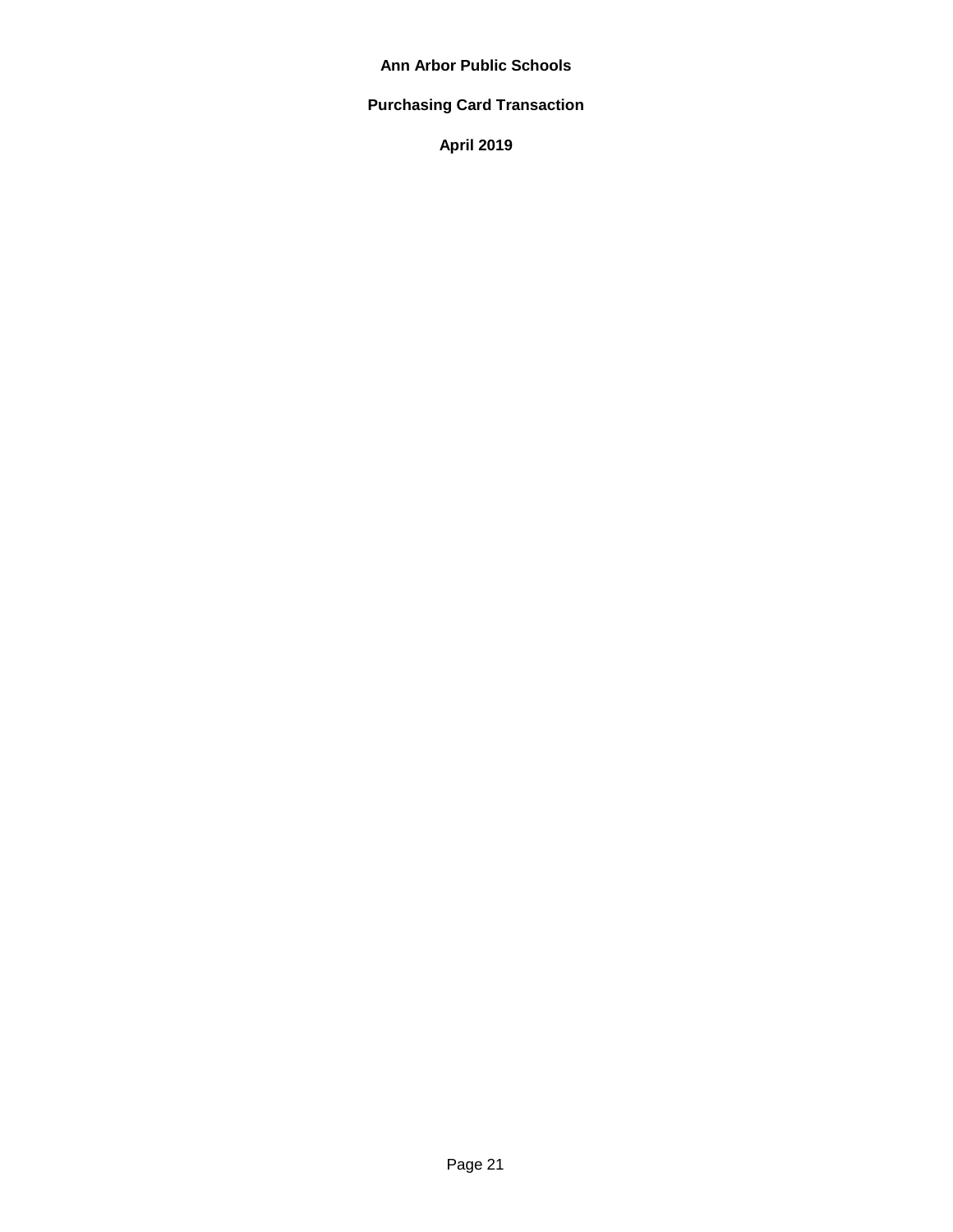# **Purchasing Card Transaction**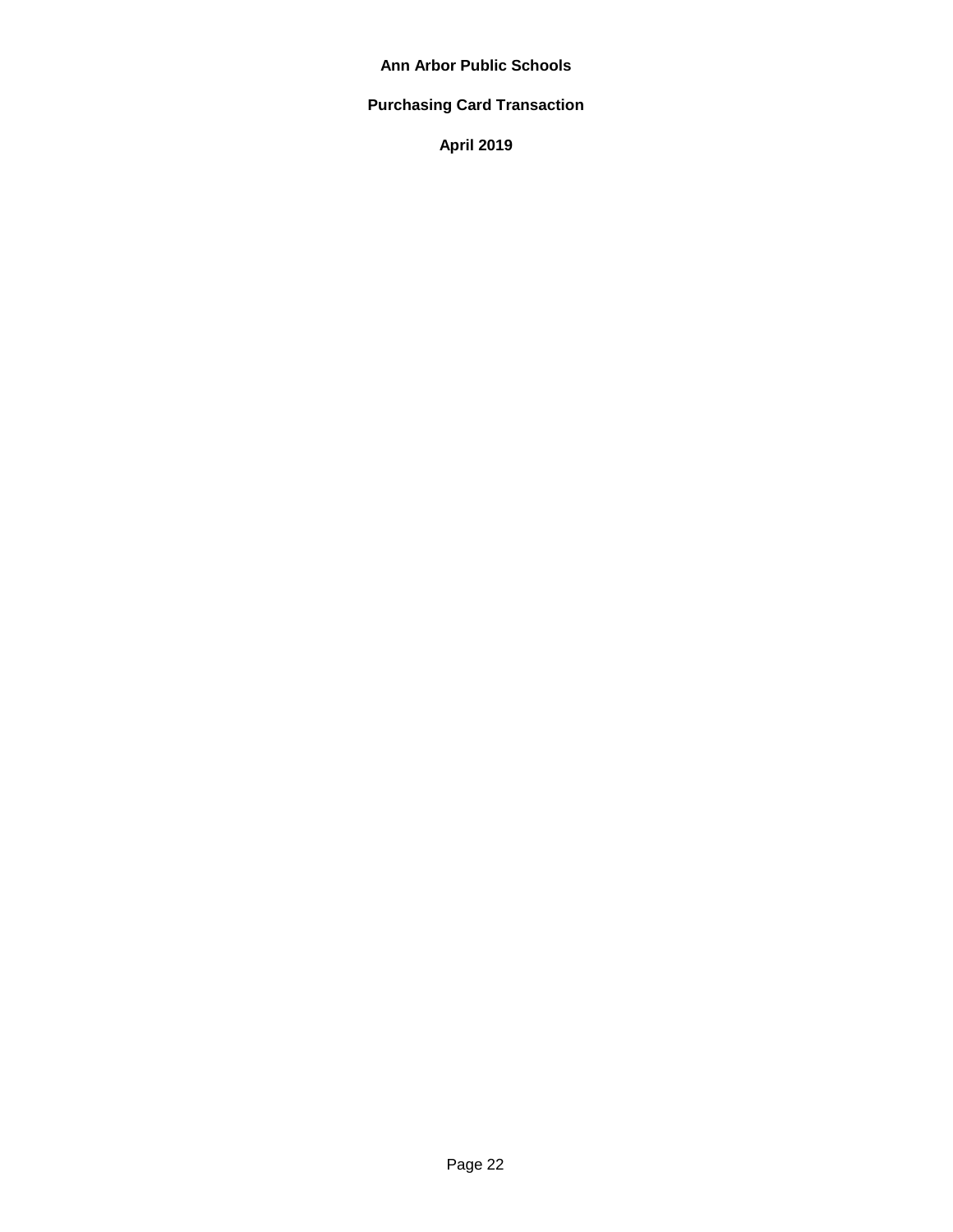# **Purchasing Card Transaction**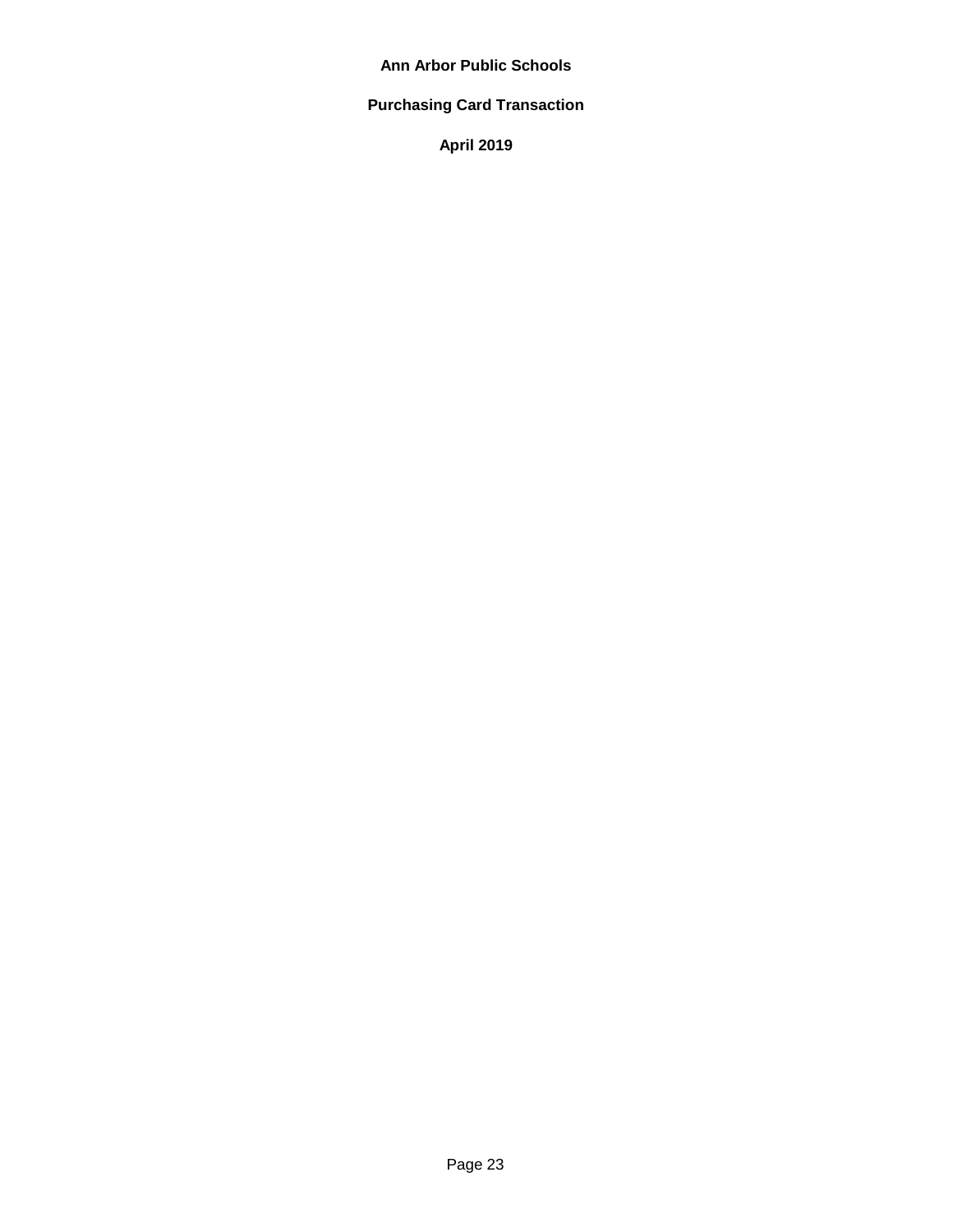# **Purchasing Card Transaction**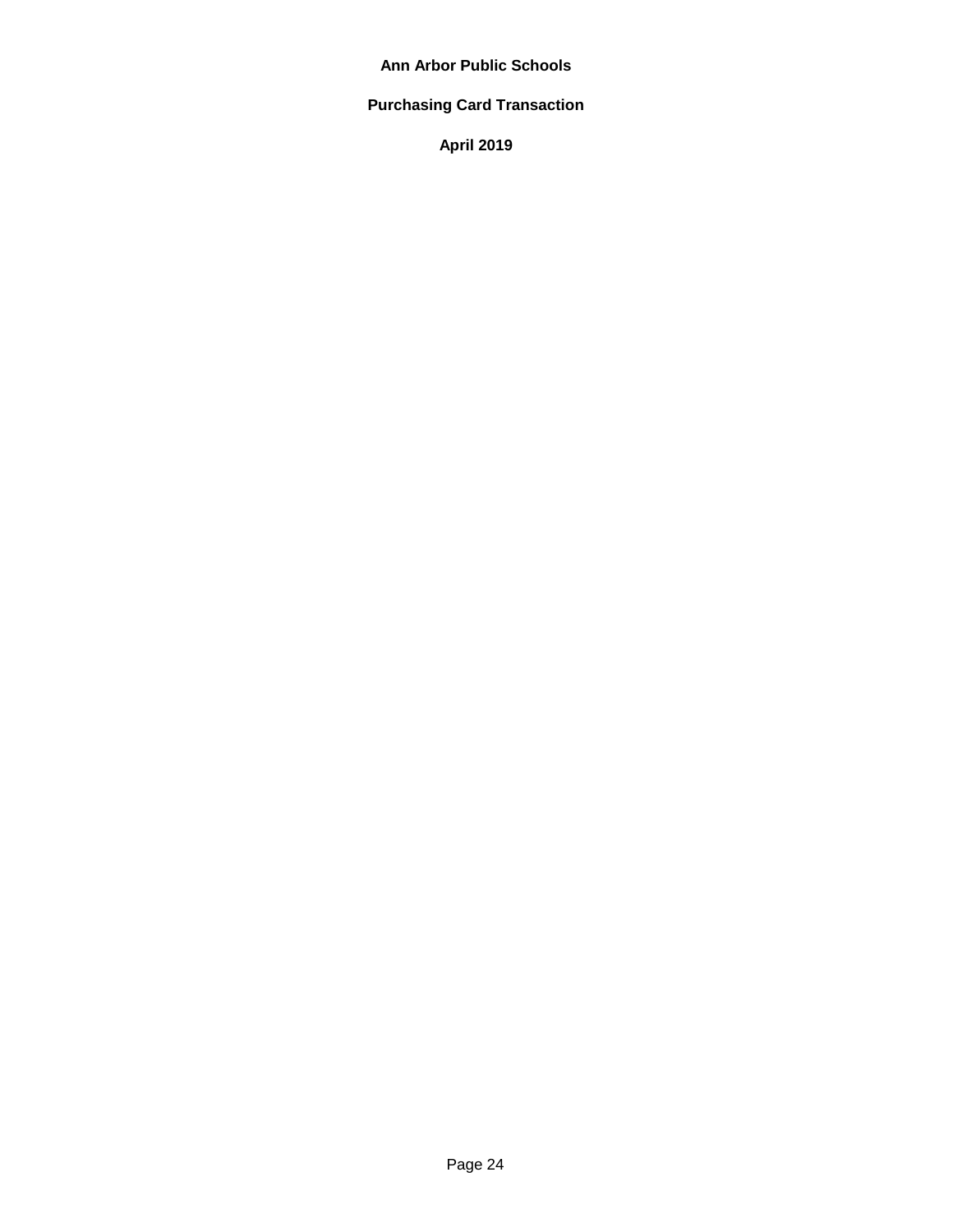# **Purchasing Card Transaction**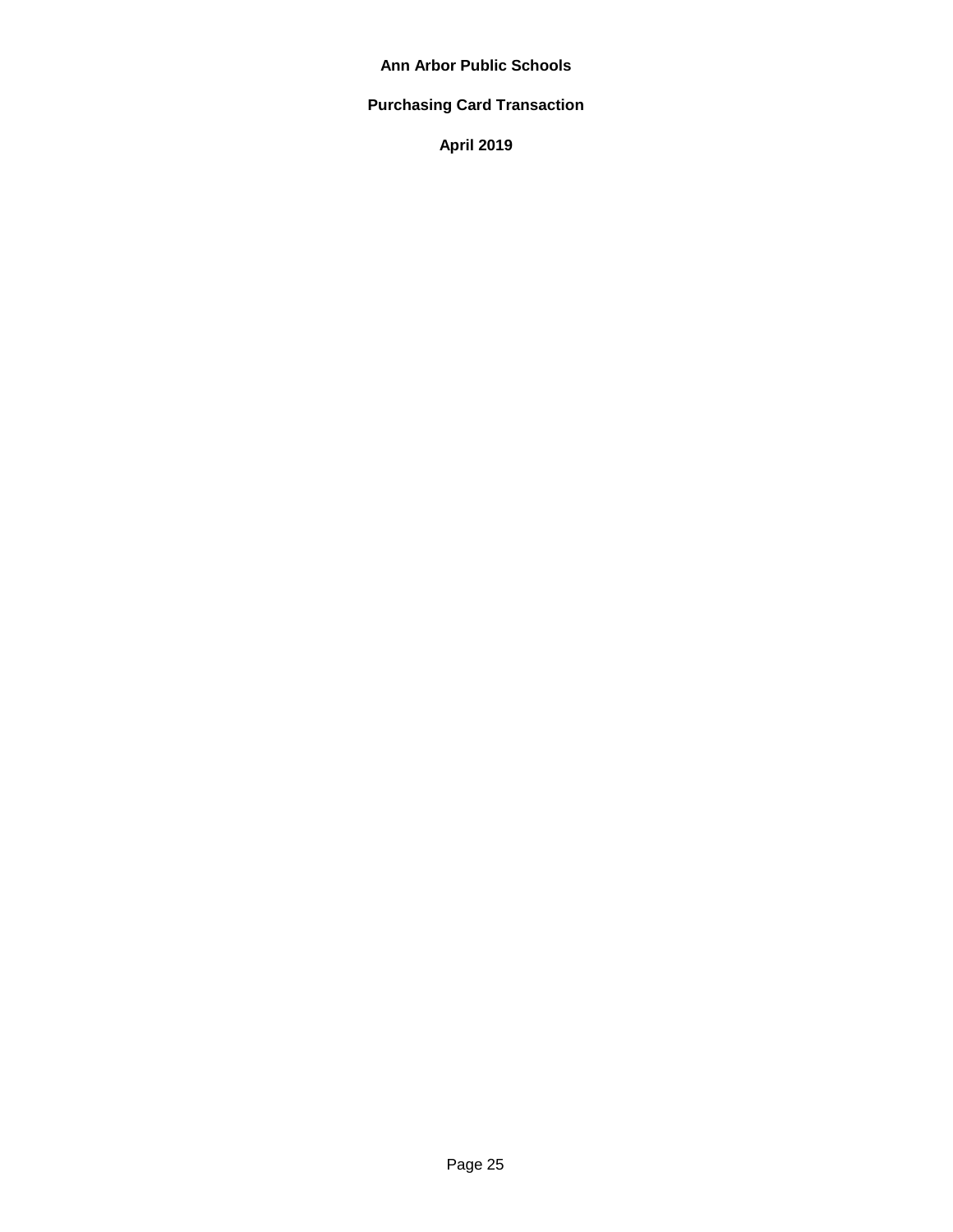# **Purchasing Card Transaction**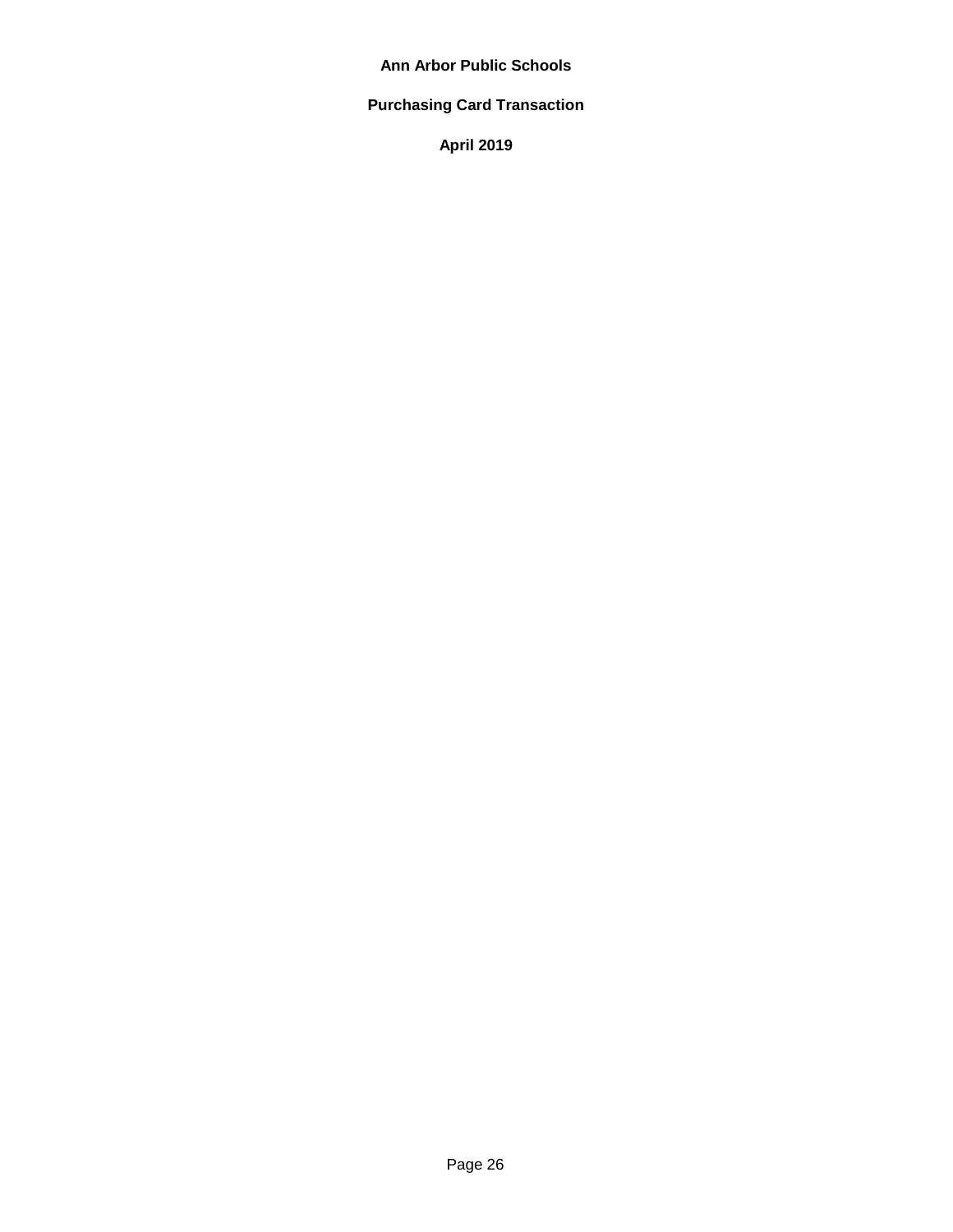# **Purchasing Card Transaction**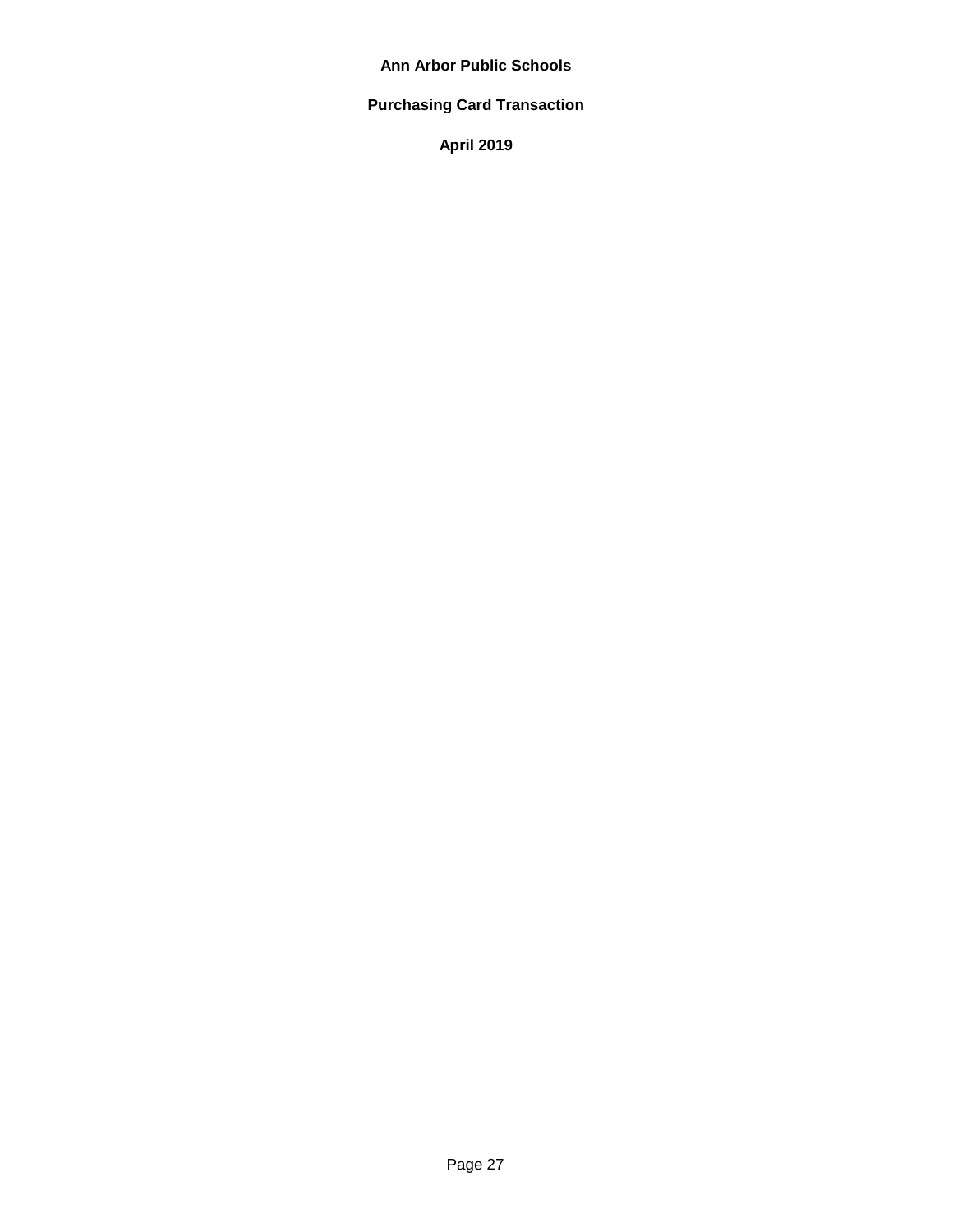# **Purchasing Card Transaction**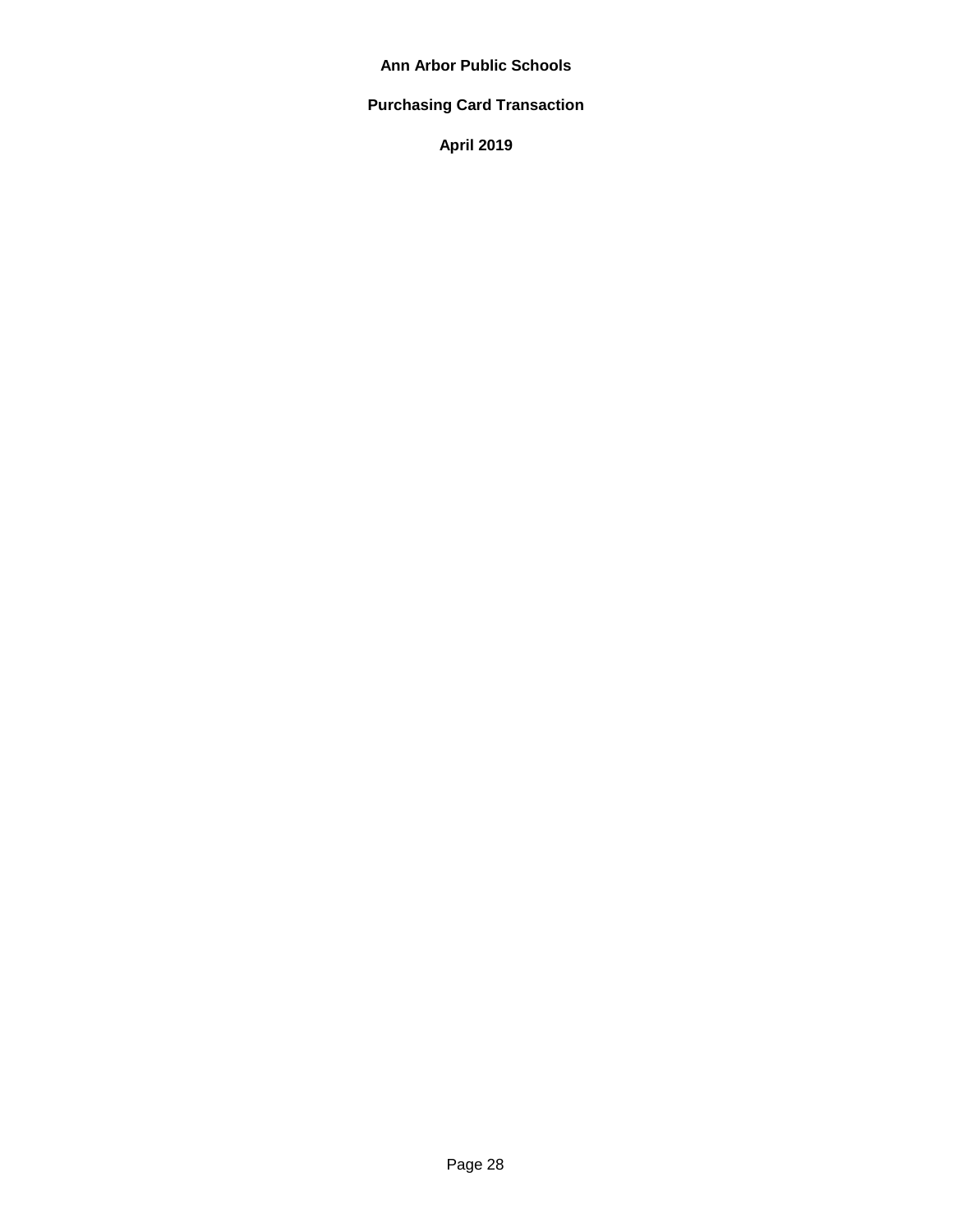# **Purchasing Card Transaction**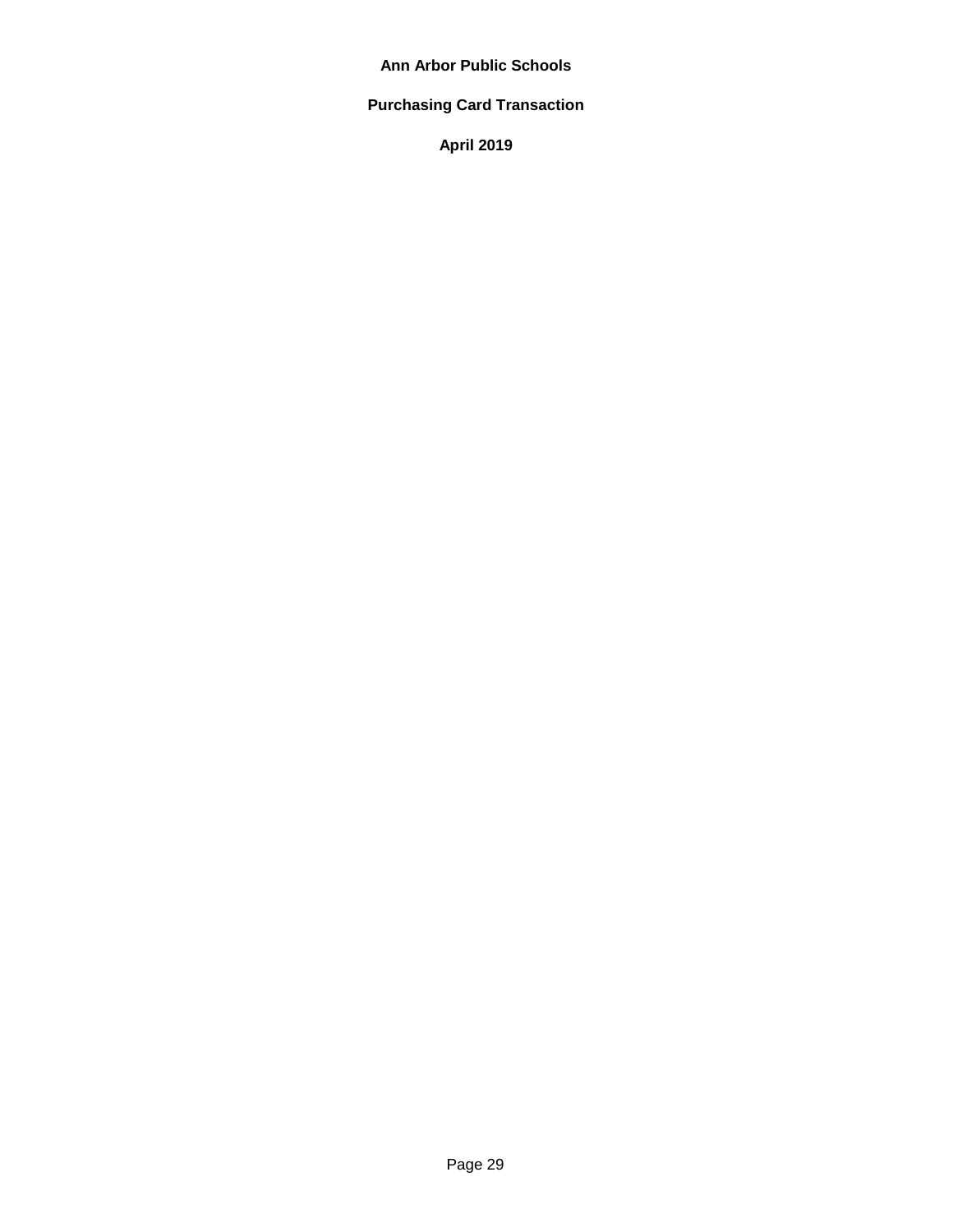# **Purchasing Card Transaction**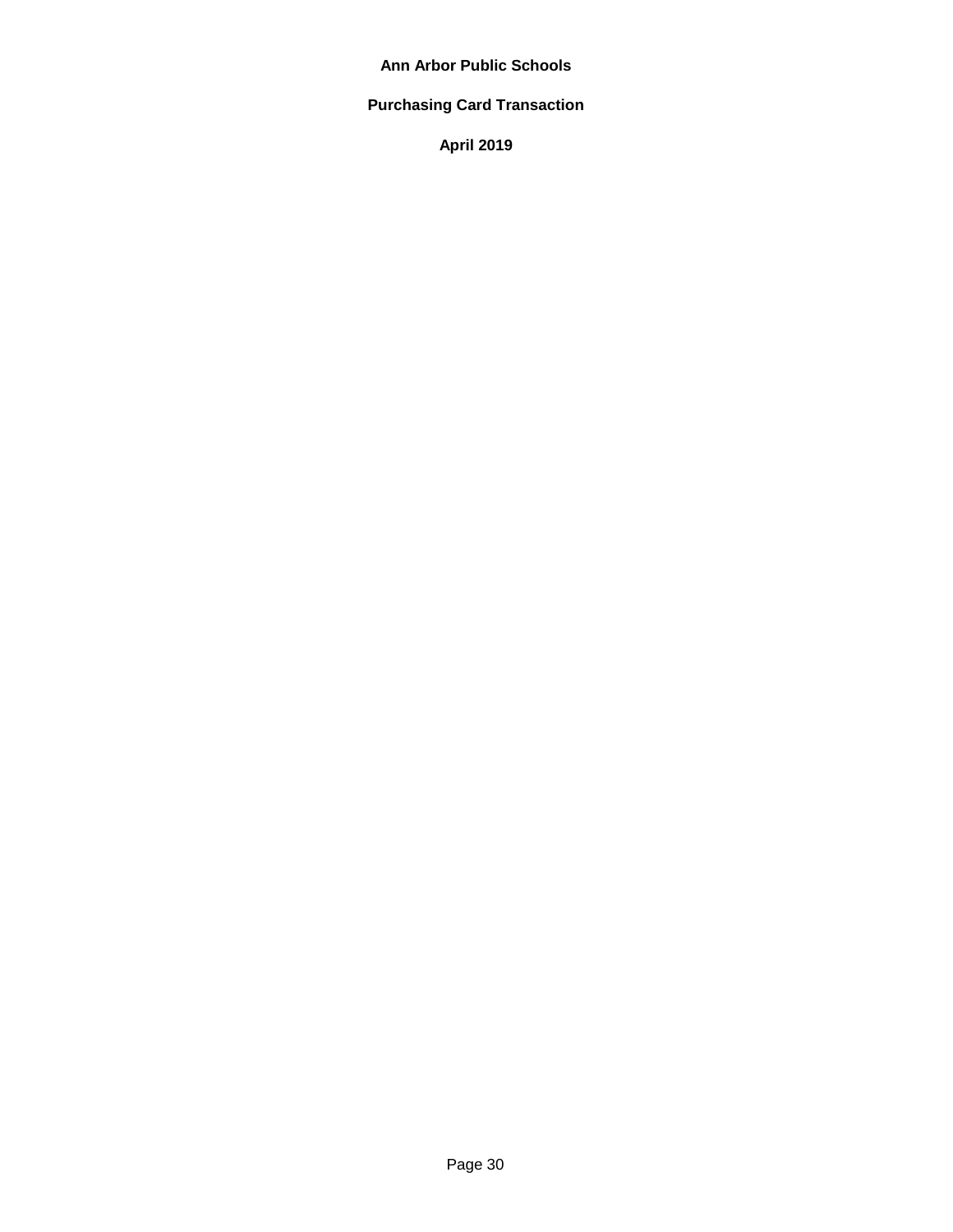# **Purchasing Card Transaction**